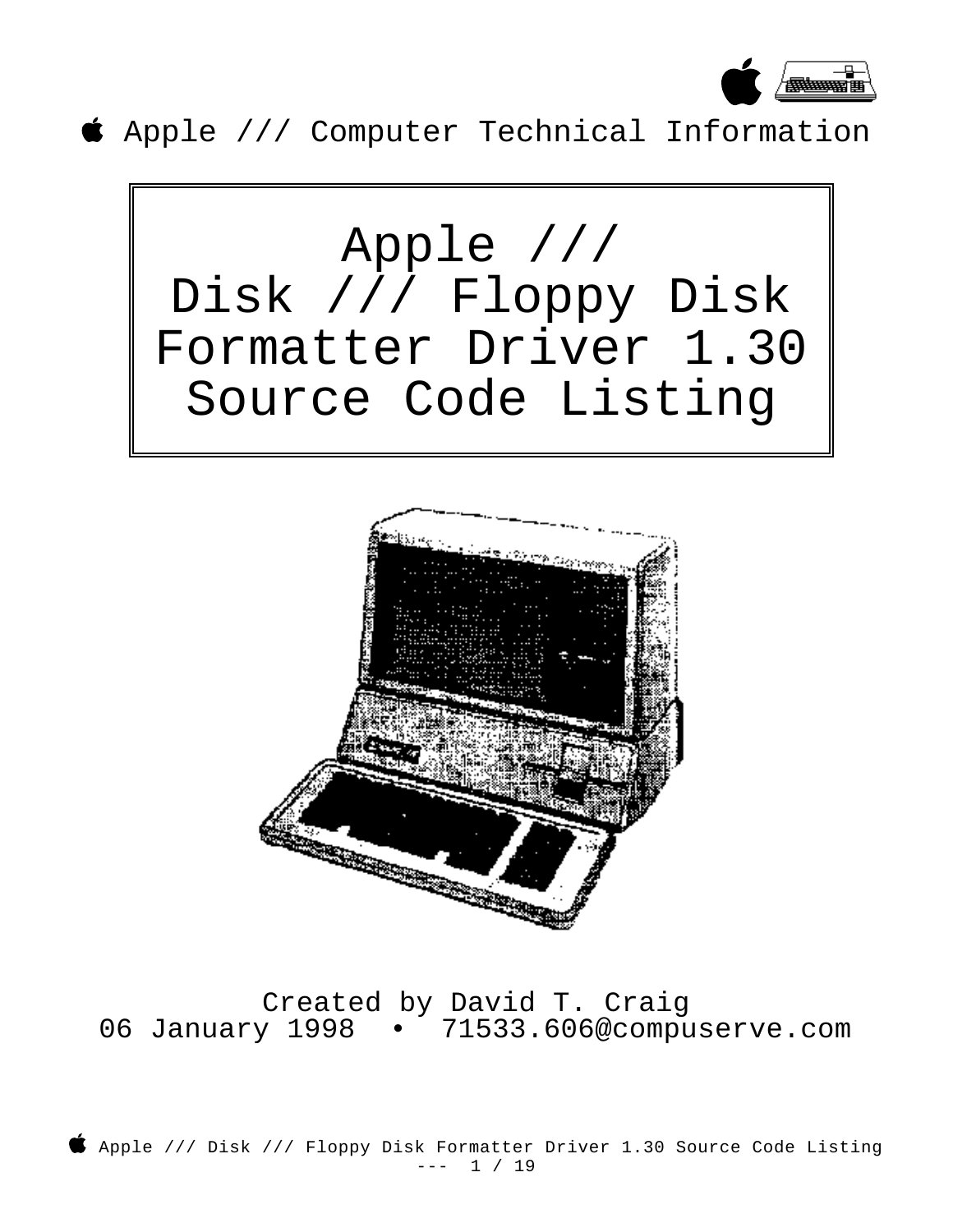

Fig. 1.30 (6502 Assembly Source Code)<br>
Fig. 1.30 (6502 Assembly Source Code)<br>
The FILE NAME: FMTDX.TEXT 000001 . NOPATCHLIST 000002 .NOMACROLIST 000003 000004 000005 SOS DISK /// Formatter Device Driver  $000006$ (C) Copyright 1980, 1981 by Apple Computer Inc. 000007  $\cdot$  $000008$ 000009  $\cdot$  ; 000010 Revisions: 11-SEP-81 V1.10 Modify Devtype and Subtype to reflect new conventions. Activate all formatters. 000011  $\cdot$  :  $000012$ 19-AUG-82 V1.21 Include DSPEED checks and max /RRA82237/<br>retries on WTRACK16. R. Auricchio. Changes marked by /RRA82237/ 000013  $000014$  $\cdot$  ; 000015  $'/RRA82237'.$ /RRA82237/  $\cdot$  ; 000016 15-SEP-82 V1.22 Fix WTRACK16/VTRACK code so 000017 /RRA82258/  $000018$  ; it doesn't write 128 nybbles prior to sector 0 on a /RRA82258/ retry. This caused 'too fast' error if several tries /RRA82258/<br>were done: since 128-nibble seam is so large, VTRACK /RRA82258/<br>thinks NSYNC is too large, and decrements it. The end/RRA82258/ 000019  $000020$ 000021 result is NSYNC getting too small. Also changed VTRACK/RRA82258/<br>retries to 2 rotations MAX. R. Auricchio. (RRA82258/ 000022  $000023$ Changes marked by '/RRA82258'. 000024 /RRA82258/ 000025 06-DEC-82 V1.23 Fix VTRACK code to verify that /RRA82340/ 000026 the gap between sectors 15 & 0 (the "seam") is large /RRA82340/<br>enough. R. Auricchio. Changes marked by '/RRA82340'. /RRA82340/ 000027 000028  $\ddot{i}$ 000029  $000030$  $04 - Jan - 82$  V1.30 Installed comment field and set/HGL83004/ the configuration block length to 0. H. Lehtman. 000031 /HGL83004/  $000032$ Deleted absolute assembly code.  $/HGT.83004$ 000033 Added code to support D\_CONTROL 0 by returning rather /HGL83004/  $\cdot$ : 000034 than generating an error. /HGL83004/ Changes marked by /HGL83004. 000035 /HGL83004/ 000036 Error codes returned: \$00 : good completion<br>\$27 : Unable to format (usually bad media) 000037  $\cdot$  : 000038 \$28 : Write-Protected 000039  $\cdot$ : \$33 : Drive too SLOW 000040  $\cdot$  : /RRA82237/ \$34 : Drive too FAST  $000041$  $\cdot$  : /RRA82237/  $000042$  $000043$ .EOU  $000044$  DEVTYPE 011 ;Disk Formatter 000045 SUBTYPE .EQU  $\cap$  1 :For Disk /// 000046 APPLE .EQU 0001 RELEASE  $000047$ .EQU  $1300$  $/$ HGT.83301/  $\cdot$  $000048$ DEVBLKS .EQU 280. ; NUMBER OF BLKS ON VOLUME 000049 /RRA82237/ 000050 MAXTRKRETRY .EQU  $\mathcal{R}$ ; MAX RETRIES PER TRACK MAX RETRIES TO READ SECTORS /RRA82258/ .EQU 000051 MAXSECTRETRY  $16.$ 000052  $\ddot{i}$  $000053$ AVERAGE CORRECT SYNC VALUE HAS BEEN MEASURED AS FOLLOWS /RRA82237/ 000054 GOODSYNC 000055 .EOU  $22.$ ; CORRECT VALUE /RRA82237/ 000056 DELTAS /RRA82237/ .EOU  $3.$ ; DSPEED IS DELTA\*16/2 000057 DELTAF .EQU  $3.$ /RRA82237/ 000058 MINSYNC .EQU GOODSYNC-DELTAF /RRA82237 000059 GOODSYNC+DELTAS MAXSYNC .EQU /RRA82237/ 000060 000061 . PAGE 000062 ; ---------------000063  $\cdot$ : The macro SWITCH performs an N way branch based on a switch index. The maximum value of the switch index is 127 with bounds checking provided 000064 The 000065 000066 as an option. The macro uses the A and Y registers and alters the C,  $\ddot{i}$ 000067 ; Z, and N flags of the status register, but the X register is unchanged. 000068 000069 SWITCH [index], [bounds], adrs table, [\*] 000070 000071 This is the variable that is to be used as the switch index.  $\cdot$ index If omitted, the value in the accumulator is used. 000072 000073  $000074$ hounds This is the maximum allowable value for index. If index  $\cdot$ : 000075 exceeds this value, the carry bit will be set and execution  $\cdot$  : 000076 will continue following the macro. If bounds is omitted,  $\cdot$  :

Apple /// Disk /// Floppy Disk Formatter Driver 1.30 Source Code Listing  $--- 2 / 19$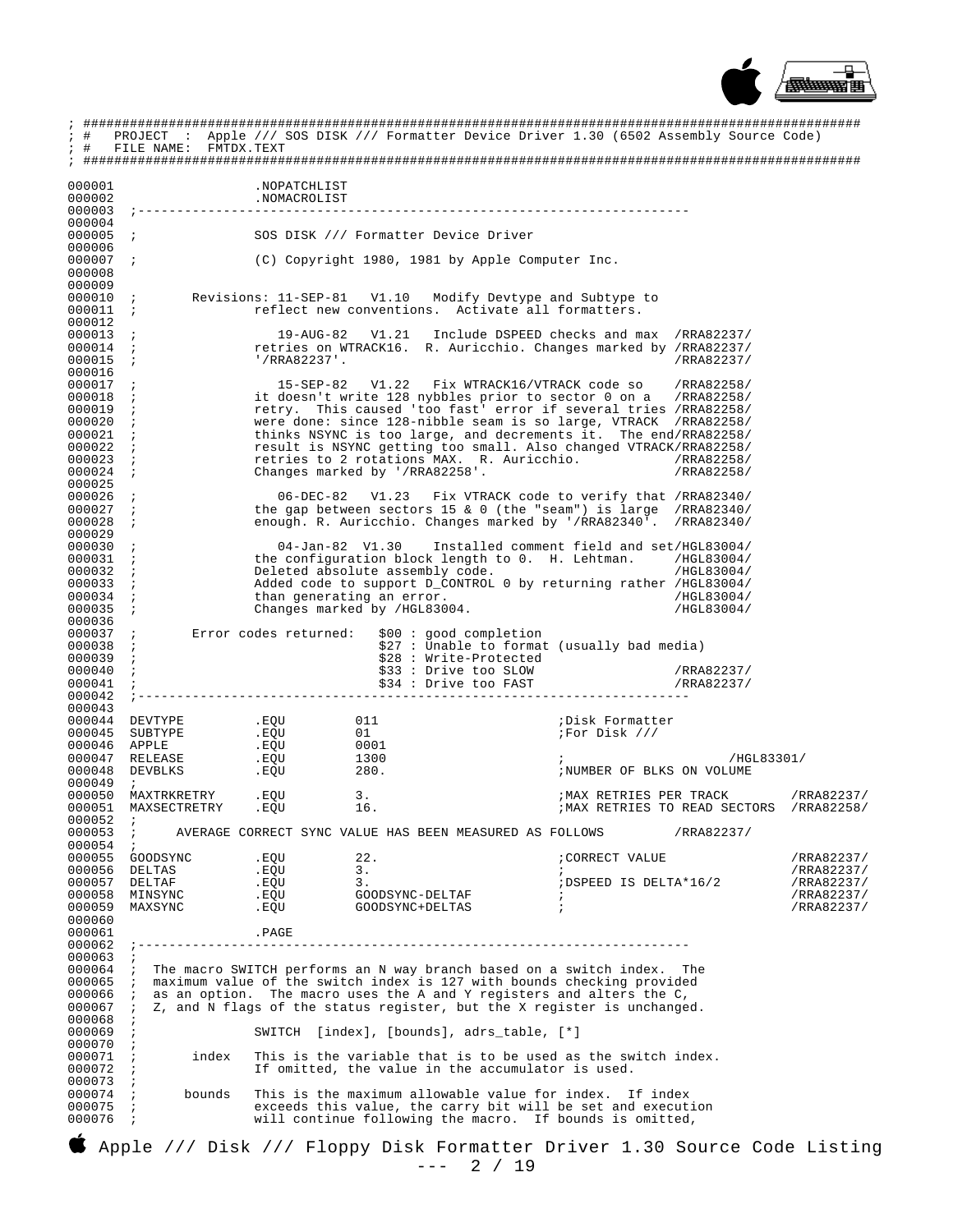

| $\cdot$<br>$\ddot{i}$<br>$\cdot$ ;<br>000082 i<br>$\ddot{i}$<br>$\cdot$<br>$000085$ ;<br>000086 ; |                                                                                                                                                                                                                                    | switch. The first entry corresponds to index zero.                                                                                                                                                                                                            | 000079 ; adrs_table This is a table of addresses (low byte first) used by the<br>* If an asterisk is supplied as the fourth parameter, the                                                                                                                                                                                                                                                                                                                                                                                                                                                                                                                                                                                                                        |
|---------------------------------------------------------------------------------------------------|------------------------------------------------------------------------------------------------------------------------------------------------------------------------------------------------------------------------------------|---------------------------------------------------------------------------------------------------------------------------------------------------------------------------------------------------------------------------------------------------------------|-------------------------------------------------------------------------------------------------------------------------------------------------------------------------------------------------------------------------------------------------------------------------------------------------------------------------------------------------------------------------------------------------------------------------------------------------------------------------------------------------------------------------------------------------------------------------------------------------------------------------------------------------------------------------------------------------------------------------------------------------------------------|
|                                                                                                   |                                                                                                                                                                                                                                    |                                                                                                                                                                                                                                                               |                                                                                                                                                                                                                                                                                                                                                                                                                                                                                                                                                                                                                                                                                                                                                                   |
|                                                                                                   |                                                                                                                                                                                                                                    |                                                                                                                                                                                                                                                               |                                                                                                                                                                                                                                                                                                                                                                                                                                                                                                                                                                                                                                                                                                                                                                   |
|                                                                                                   |                                                                                                                                                                                                                                    |                                                                                                                                                                                                                                                               |                                                                                                                                                                                                                                                                                                                                                                                                                                                                                                                                                                                                                                                                                                                                                                   |
|                                                                                                   |                                                                                                                                                                                                                                    |                                                                                                                                                                                                                                                               |                                                                                                                                                                                                                                                                                                                                                                                                                                                                                                                                                                                                                                                                                                                                                                   |
|                                                                                                   |                                                                                                                                                                                                                                    |                                                                                                                                                                                                                                                               |                                                                                                                                                                                                                                                                                                                                                                                                                                                                                                                                                                                                                                                                                                                                                                   |
|                                                                                                   |                                                                                                                                                                                                                                    |                                                                                                                                                                                                                                                               | macro will push the switch address but will not exit to                                                                                                                                                                                                                                                                                                                                                                                                                                                                                                                                                                                                                                                                                                           |
|                                                                                                   |                                                                                                                                                                                                                                    |                                                                                                                                                                                                                                                               | it; execution will continue following the macro. The                                                                                                                                                                                                                                                                                                                                                                                                                                                                                                                                                                                                                                                                                                              |
|                                                                                                   |                                                                                                                                                                                                                                    |                                                                                                                                                                                                                                                               | program may then load registers or set the status before                                                                                                                                                                                                                                                                                                                                                                                                                                                                                                                                                                                                                                                                                                          |
|                                                                                                   |                                                                                                                                                                                                                                    | exiting to the switch address.                                                                                                                                                                                                                                |                                                                                                                                                                                                                                                                                                                                                                                                                                                                                                                                                                                                                                                                                                                                                                   |
|                                                                                                   |                                                                                                                                                                                                                                    |                                                                                                                                                                                                                                                               |                                                                                                                                                                                                                                                                                                                                                                                                                                                                                                                                                                                                                                                                                                                                                                   |
|                                                                                                   |                                                                                                                                                                                                                                    |                                                                                                                                                                                                                                                               |                                                                                                                                                                                                                                                                                                                                                                                                                                                                                                                                                                                                                                                                                                                                                                   |
|                                                                                                   |                                                                                                                                                                                                                                    |                                                                                                                                                                                                                                                               |                                                                                                                                                                                                                                                                                                                                                                                                                                                                                                                                                                                                                                                                                                                                                                   |
|                                                                                                   | .MACRO                                                                                                                                                                                                                             | SWITCH                                                                                                                                                                                                                                                        |                                                                                                                                                                                                                                                                                                                                                                                                                                                                                                                                                                                                                                                                                                                                                                   |
|                                                                                                   |                                                                                                                                                                                                                                    | "%1" <> ""                                                                                                                                                                                                                                                    |                                                                                                                                                                                                                                                                                                                                                                                                                                                                                                                                                                                                                                                                                                                                                                   |
|                                                                                                   | .IF                                                                                                                                                                                                                                |                                                                                                                                                                                                                                                               | ; If PARM1 is present,                                                                                                                                                                                                                                                                                                                                                                                                                                                                                                                                                                                                                                                                                                                                            |
|                                                                                                   | LDA                                                                                                                                                                                                                                | 81                                                                                                                                                                                                                                                            | ; Load A with switch index                                                                                                                                                                                                                                                                                                                                                                                                                                                                                                                                                                                                                                                                                                                                        |
|                                                                                                   | .ENDC                                                                                                                                                                                                                              |                                                                                                                                                                                                                                                               |                                                                                                                                                                                                                                                                                                                                                                                                                                                                                                                                                                                                                                                                                                                                                                   |
|                                                                                                   | .IF                                                                                                                                                                                                                                | "왕2" <> ""                                                                                                                                                                                                                                                    | ; If PARM2 is present,                                                                                                                                                                                                                                                                                                                                                                                                                                                                                                                                                                                                                                                                                                                                            |
|                                                                                                   | CMP                                                                                                                                                                                                                                | #%2+1                                                                                                                                                                                                                                                         | ; Perform bounds checking                                                                                                                                                                                                                                                                                                                                                                                                                                                                                                                                                                                                                                                                                                                                         |
|                                                                                                   | BCS                                                                                                                                                                                                                                |                                                                                                                                                                                                                                                               | ; on switch index                                                                                                                                                                                                                                                                                                                                                                                                                                                                                                                                                                                                                                                                                                                                                 |
|                                                                                                   |                                                                                                                                                                                                                                    |                                                                                                                                                                                                                                                               |                                                                                                                                                                                                                                                                                                                                                                                                                                                                                                                                                                                                                                                                                                                                                                   |
|                                                                                                   |                                                                                                                                                                                                                                    |                                                                                                                                                                                                                                                               |                                                                                                                                                                                                                                                                                                                                                                                                                                                                                                                                                                                                                                                                                                                                                                   |
|                                                                                                   |                                                                                                                                                                                                                                    |                                                                                                                                                                                                                                                               |                                                                                                                                                                                                                                                                                                                                                                                                                                                                                                                                                                                                                                                                                                                                                                   |
|                                                                                                   |                                                                                                                                                                                                                                    |                                                                                                                                                                                                                                                               |                                                                                                                                                                                                                                                                                                                                                                                                                                                                                                                                                                                                                                                                                                                                                                   |
|                                                                                                   |                                                                                                                                                                                                                                    |                                                                                                                                                                                                                                                               | Get switch address from table                                                                                                                                                                                                                                                                                                                                                                                                                                                                                                                                                                                                                                                                                                                                     |
|                                                                                                   |                                                                                                                                                                                                                                    |                                                                                                                                                                                                                                                               | ; and push onto stack                                                                                                                                                                                                                                                                                                                                                                                                                                                                                                                                                                                                                                                                                                                                             |
|                                                                                                   |                                                                                                                                                                                                                                    |                                                                                                                                                                                                                                                               |                                                                                                                                                                                                                                                                                                                                                                                                                                                                                                                                                                                                                                                                                                                                                                   |
|                                                                                                   |                                                                                                                                                                                                                                    |                                                                                                                                                                                                                                                               |                                                                                                                                                                                                                                                                                                                                                                                                                                                                                                                                                                                                                                                                                                                                                                   |
|                                                                                                   | .IF                                                                                                                                                                                                                                |                                                                                                                                                                                                                                                               | ; If PARM4 is omitted,                                                                                                                                                                                                                                                                                                                                                                                                                                                                                                                                                                                                                                                                                                                                            |
|                                                                                                   | RTS                                                                                                                                                                                                                                |                                                                                                                                                                                                                                                               | ; Exit to code                                                                                                                                                                                                                                                                                                                                                                                                                                                                                                                                                                                                                                                                                                                                                    |
|                                                                                                   | .ENDC                                                                                                                                                                                                                              |                                                                                                                                                                                                                                                               | :Otherwise, drop through                                                                                                                                                                                                                                                                                                                                                                                                                                                                                                                                                                                                                                                                                                                                          |
|                                                                                                   |                                                                                                                                                                                                                                    |                                                                                                                                                                                                                                                               |                                                                                                                                                                                                                                                                                                                                                                                                                                                                                                                                                                                                                                                                                                                                                                   |
|                                                                                                   |                                                                                                                                                                                                                                    |                                                                                                                                                                                                                                                               |                                                                                                                                                                                                                                                                                                                                                                                                                                                                                                                                                                                                                                                                                                                                                                   |
|                                                                                                   |                                                                                                                                                                                                                                    |                                                                                                                                                                                                                                                               |                                                                                                                                                                                                                                                                                                                                                                                                                                                                                                                                                                                                                                                                                                                                                                   |
|                                                                                                   |                                                                                                                                                                                                                                    |                                                                                                                                                                                                                                                               |                                                                                                                                                                                                                                                                                                                                                                                                                                                                                                                                                                                                                                                                                                                                                                   |
|                                                                                                   |                                                                                                                                                                                                                                    |                                                                                                                                                                                                                                                               |                                                                                                                                                                                                                                                                                                                                                                                                                                                                                                                                                                                                                                                                                                                                                                   |
|                                                                                                   |                                                                                                                                                                                                                                    |                                                                                                                                                                                                                                                               |                                                                                                                                                                                                                                                                                                                                                                                                                                                                                                                                                                                                                                                                                                                                                                   |
| SYSERR                                                                                            |                                                                                                                                                                                                                                    |                                                                                                                                                                                                                                                               |                                                                                                                                                                                                                                                                                                                                                                                                                                                                                                                                                                                                                                                                                                                                                                   |
|                                                                                                   |                                                                                                                                                                                                                                    |                                                                                                                                                                                                                                                               |                                                                                                                                                                                                                                                                                                                                                                                                                                                                                                                                                                                                                                                                                                                                                                   |
|                                                                                                   |                                                                                                                                                                                                                                    |                                                                                                                                                                                                                                                               |                                                                                                                                                                                                                                                                                                                                                                                                                                                                                                                                                                                                                                                                                                                                                                   |
|                                                                                                   |                                                                                                                                                                                                                                    |                                                                                                                                                                                                                                                               |                                                                                                                                                                                                                                                                                                                                                                                                                                                                                                                                                                                                                                                                                                                                                                   |
|                                                                                                   |                                                                                                                                                                                                                                    |                                                                                                                                                                                                                                                               | ;Invalid control/status code                                                                                                                                                                                                                                                                                                                                                                                                                                                                                                                                                                                                                                                                                                                                      |
|                                                                                                   |                                                                                                                                                                                                                                    |                                                                                                                                                                                                                                                               |                                                                                                                                                                                                                                                                                                                                                                                                                                                                                                                                                                                                                                                                                                                                                                   |
|                                                                                                   |                                                                                                                                                                                                                                    |                                                                                                                                                                                                                                                               | ;Invalid control/status parm                                                                                                                                                                                                                                                                                                                                                                                                                                                                                                                                                                                                                                                                                                                                      |
|                                                                                                   |                                                                                                                                                                                                                                    |                                                                                                                                                                                                                                                               | Device not open                                                                                                                                                                                                                                                                                                                                                                                                                                                                                                                                                                                                                                                                                                                                                   |
|                                                                                                   |                                                                                                                                                                                                                                    |                                                                                                                                                                                                                                                               | ;Device not available                                                                                                                                                                                                                                                                                                                                                                                                                                                                                                                                                                                                                                                                                                                                             |
|                                                                                                   | .EQU                                                                                                                                                                                                                               |                                                                                                                                                                                                                                                               | ; Invalid operation for device                                                                                                                                                                                                                                                                                                                                                                                                                                                                                                                                                                                                                                                                                                                                    |
| 000121 XIOERR                                                                                     |                                                                                                                                                                                                                                    | - 27                                                                                                                                                                                                                                                          | ;1/0 err, cannot format                                                                                                                                                                                                                                                                                                                                                                                                                                                                                                                                                                                                                                                                                                                                           |
|                                                                                                   |                                                                                                                                                                                                                                    |                                                                                                                                                                                                                                                               | Write Protected                                                                                                                                                                                                                                                                                                                                                                                                                                                                                                                                                                                                                                                                                                                                                   |
|                                                                                                   |                                                                                                                                                                                                                                    |                                                                                                                                                                                                                                                               | ;Device-specific error /RRA82237/                                                                                                                                                                                                                                                                                                                                                                                                                                                                                                                                                                                                                                                                                                                                 |
|                                                                                                   |                                                                                                                                                                                                                                    |                                                                                                                                                                                                                                                               |                                                                                                                                                                                                                                                                                                                                                                                                                                                                                                                                                                                                                                                                                                                                                                   |
|                                                                                                   |                                                                                                                                                                                                                                    |                                                                                                                                                                                                                                                               |                                                                                                                                                                                                                                                                                                                                                                                                                                                                                                                                                                                                                                                                                                                                                                   |
|                                                                                                   |                                                                                                                                                                                                                                    |                                                                                                                                                                                                                                                               |                                                                                                                                                                                                                                                                                                                                                                                                                                                                                                                                                                                                                                                                                                                                                                   |
|                                                                                                   |                                                                                                                                                                                                                                    |                                                                                                                                                                                                                                                               |                                                                                                                                                                                                                                                                                                                                                                                                                                                                                                                                                                                                                                                                                                                                                                   |
|                                                                                                   |                                                                                                                                                                                                                                    |                                                                                                                                                                                                                                                               |                                                                                                                                                                                                                                                                                                                                                                                                                                                                                                                                                                                                                                                                                                                                                                   |
|                                                                                                   |                                                                                                                                                                                                                                    |                                                                                                                                                                                                                                                               |                                                                                                                                                                                                                                                                                                                                                                                                                                                                                                                                                                                                                                                                                                                                                                   |
|                                                                                                   |                                                                                                                                                                                                                                    |                                                                                                                                                                                                                                                               |                                                                                                                                                                                                                                                                                                                                                                                                                                                                                                                                                                                                                                                                                                                                                                   |
|                                                                                                   |                                                                                                                                                                                                                                    |                                                                                                                                                                                                                                                               |                                                                                                                                                                                                                                                                                                                                                                                                                                                                                                                                                                                                                                                                                                                                                                   |
|                                                                                                   |                                                                                                                                                                                                                                    |                                                                                                                                                                                                                                                               |                                                                                                                                                                                                                                                                                                                                                                                                                                                                                                                                                                                                                                                                                                                                                                   |
|                                                                                                   |                                                                                                                                                                                                                                    |                                                                                                                                                                                                                                                               |                                                                                                                                                                                                                                                                                                                                                                                                                                                                                                                                                                                                                                                                                                                                                                   |
|                                                                                                   |                                                                                                                                                                                                                                    |                                                                                                                                                                                                                                                               |                                                                                                                                                                                                                                                                                                                                                                                                                                                                                                                                                                                                                                                                                                                                                                   |
|                                                                                                   |                                                                                                                                                                                                                                    |                                                                                                                                                                                                                                                               | --------------------------------                                                                                                                                                                                                                                                                                                                                                                                                                                                                                                                                                                                                                                                                                                                                  |
|                                                                                                   |                                                                                                                                                                                                                                    |                                                                                                                                                                                                                                                               |                                                                                                                                                                                                                                                                                                                                                                                                                                                                                                                                                                                                                                                                                                                                                                   |
|                                                                                                   |                                                                                                                                                                                                                                    |                                                                                                                                                                                                                                                               |                                                                                                                                                                                                                                                                                                                                                                                                                                                                                                                                                                                                                                                                                                                                                                   |
|                                                                                                   |                                                                                                                                                                                                                                    |                                                                                                                                                                                                                                                               |                                                                                                                                                                                                                                                                                                                                                                                                                                                                                                                                                                                                                                                                                                                                                                   |
|                                                                                                   |                                                                                                                                                                                                                                    |                                                                                                                                                                                                                                                               | ;SOS request code<br>;REQUESTED UNIT NUMBER                                                                                                                                                                                                                                                                                                                                                                                                                                                                                                                                                                                                                                                                                                                       |
|                                                                                                   |                                                                                                                                                                                                                                    |                                                                                                                                                                                                                                                               |                                                                                                                                                                                                                                                                                                                                                                                                                                                                                                                                                                                                                                                                                                                                                                   |
| 000139 CTLSTAT                                                                                    |                                                                                                                                                                                                                                    |                                                                                                                                                                                                                                                               | :Control/status code                                                                                                                                                                                                                                                                                                                                                                                                                                                                                                                                                                                                                                                                                                                                              |
| 000140 CSLIST                                                                                     |                                                                                                                                                                                                                                    |                                                                                                                                                                                                                                                               | :Control/status list pointer                                                                                                                                                                                                                                                                                                                                                                                                                                                                                                                                                                                                                                                                                                                                      |
|                                                                                                   |                                                                                                                                                                                                                                    |                                                                                                                                                                                                                                                               |                                                                                                                                                                                                                                                                                                                                                                                                                                                                                                                                                                                                                                                                                                                                                                   |
|                                                                                                   |                                                                                                                                                                                                                                    |                                                                                                                                                                                                                                                               |                                                                                                                                                                                                                                                                                                                                                                                                                                                                                                                                                                                                                                                                                                                                                                   |
|                                                                                                   |                                                                                                                                                                                                                                    |                                                                                                                                                                                                                                                               |                                                                                                                                                                                                                                                                                                                                                                                                                                                                                                                                                                                                                                                                                                                                                                   |
|                                                                                                   |                                                                                                                                                                                                                                    |                                                                                                                                                                                                                                                               |                                                                                                                                                                                                                                                                                                                                                                                                                                                                                                                                                                                                                                                                                                                                                                   |
|                                                                                                   |                                                                                                                                                                                                                                    |                                                                                                                                                                                                                                                               |                                                                                                                                                                                                                                                                                                                                                                                                                                                                                                                                                                                                                                                                                                                                                                   |
|                                                                                                   |                                                                                                                                                                                                                                    |                                                                                                                                                                                                                                                               |                                                                                                                                                                                                                                                                                                                                                                                                                                                                                                                                                                                                                                                                                                                                                                   |
|                                                                                                   |                                                                                                                                                                                                                                    |                                                                                                                                                                                                                                                               |                                                                                                                                                                                                                                                                                                                                                                                                                                                                                                                                                                                                                                                                                                                                                                   |
|                                                                                                   |                                                                                                                                                                                                                                    |                                                                                                                                                                                                                                                               |                                                                                                                                                                                                                                                                                                                                                                                                                                                                                                                                                                                                                                                                                                                                                                   |
|                                                                                                   |                                                                                                                                                                                                                                    |                                                                                                                                                                                                                                                               |                                                                                                                                                                                                                                                                                                                                                                                                                                                                                                                                                                                                                                                                                                                                                                   |
|                                                                                                   |                                                                                                                                                                                                                                    |                                                                                                                                                                                                                                                               |                                                                                                                                                                                                                                                                                                                                                                                                                                                                                                                                                                                                                                                                                                                                                                   |
|                                                                                                   | .WORD                                                                                                                                                                                                                              | $0$ FFFF                                                                                                                                                                                                                                                      | /HGL83004/                                                                                                                                                                                                                                                                                                                                                                                                                                                                                                                                                                                                                                                                                                                                                        |
|                                                                                                   | .WORD                                                                                                                                                                                                                              | 53.                                                                                                                                                                                                                                                           | ; LENGTH OF COMMENT / HGL83004/                                                                                                                                                                                                                                                                                                                                                                                                                                                                                                                                                                                                                                                                                                                                   |
|                                                                                                   |                                                                                                                                                                                                                                    |                                                                                                                                                                                                                                                               |                                                                                                                                                                                                                                                                                                                                                                                                                                                                                                                                                                                                                                                                                                                                                                   |
|                                                                                                   |                                                                                                                                                                                                                                    |                                                                                                                                                                                                                                                               |                                                                                                                                                                                                                                                                                                                                                                                                                                                                                                                                                                                                                                                                                                                                                                   |
|                                                                                                   |                                                                                                                                                                                                                                    |                                                                                                                                                                                                                                                               |                                                                                                                                                                                                                                                                                                                                                                                                                                                                                                                                                                                                                                                                                                                                                                   |
|                                                                                                   |                                                                                                                                                                                                                                    |                                                                                                                                                                                                                                                               |                                                                                                                                                                                                                                                                                                                                                                                                                                                                                                                                                                                                                                                                                                                                                                   |
|                                                                                                   |                                                                                                                                                                                                                                    |                                                                                                                                                                                                                                                               |                                                                                                                                                                                                                                                                                                                                                                                                                                                                                                                                                                                                                                                                                                                                                                   |
|                                                                                                   |                                                                                                                                                                                                                                    |                                                                                                                                                                                                                                                               | <i>i</i> Link to next device handler                                                                                                                                                                                                                                                                                                                                                                                                                                                                                                                                                                                                                                                                                                                              |
|                                                                                                   |                                                                                                                                                                                                                                    |                                                                                                                                                                                                                                                               | Entry point address                                                                                                                                                                                                                                                                                                                                                                                                                                                                                                                                                                                                                                                                                                                                               |
|                                                                                                   |                                                                                                                                                                                                                                    |                                                                                                                                                                                                                                                               |                                                                                                                                                                                                                                                                                                                                                                                                                                                                                                                                                                                                                                                                                                                                                                   |
|                                                                                                   | \$010<br>000116 XCTLCODE<br>000117 XCTLPARM<br>000118 XNOTOPEN<br>XNOTAVAIL<br>000120 XBADOP<br>000122 XWPROT<br>000123 XDEVSPEC<br>TRUE<br>FALSE<br>000136 SOSINT<br>000137 REQCODE<br>000138 UNITNUM<br>000147 ;<br>000156 DIBD1 | . ENDC<br>ASL<br>TAY<br>LDA<br>PHA<br>LDA<br>PHA<br>.ENDM<br>.PAGE<br>.EQU<br>000114 ; SOS Error Codes<br>.EOU<br>.EQU<br>.EQU<br>.EQU<br>.EQU<br>.EQU<br>.EQU<br>; Miscellaneous Equates<br>.EQU<br>. EOU<br>.EQU<br>.EQU<br>.EQU<br>.EQU<br>. WORD<br>.WORD | \$010<br>A<br>%3+1,Y<br>83, Y<br>"응4" <> "*"<br>: SOS Global Data & Subroutines<br>1928<br>21<br>22<br>23<br>24<br>26<br>2B<br>30<br>80<br>00<br>000132 : SOS Device Driver Interface<br>0 <sub>C</sub> 0<br>SOSINT+0<br>SOSINT+1<br>SOSINT+2<br>.EQU SOSINT+3<br>PROC FMTDISK3<br>000145 ; Device Identification Blocks: The first one is here so that the SOS<br>000146 : loader correctly pagealigns us. The other three (for .D24) are<br>at the end of the module, so they don't affect the alignment.<br>ASCII (C) Apple Computer, 1983.<br>ASCII (C) Apple Computer, 1983. (AGL83004/"<br>ASCII (Disk /// Formatter Driver." ; /HGL83004/"<br>DIBD2<br>FMTMAIN<br>Apple /// Disk /// Floppy Disk Formatter Driver 1.30 Source Code Listing<br>$--- 3 / 19$ |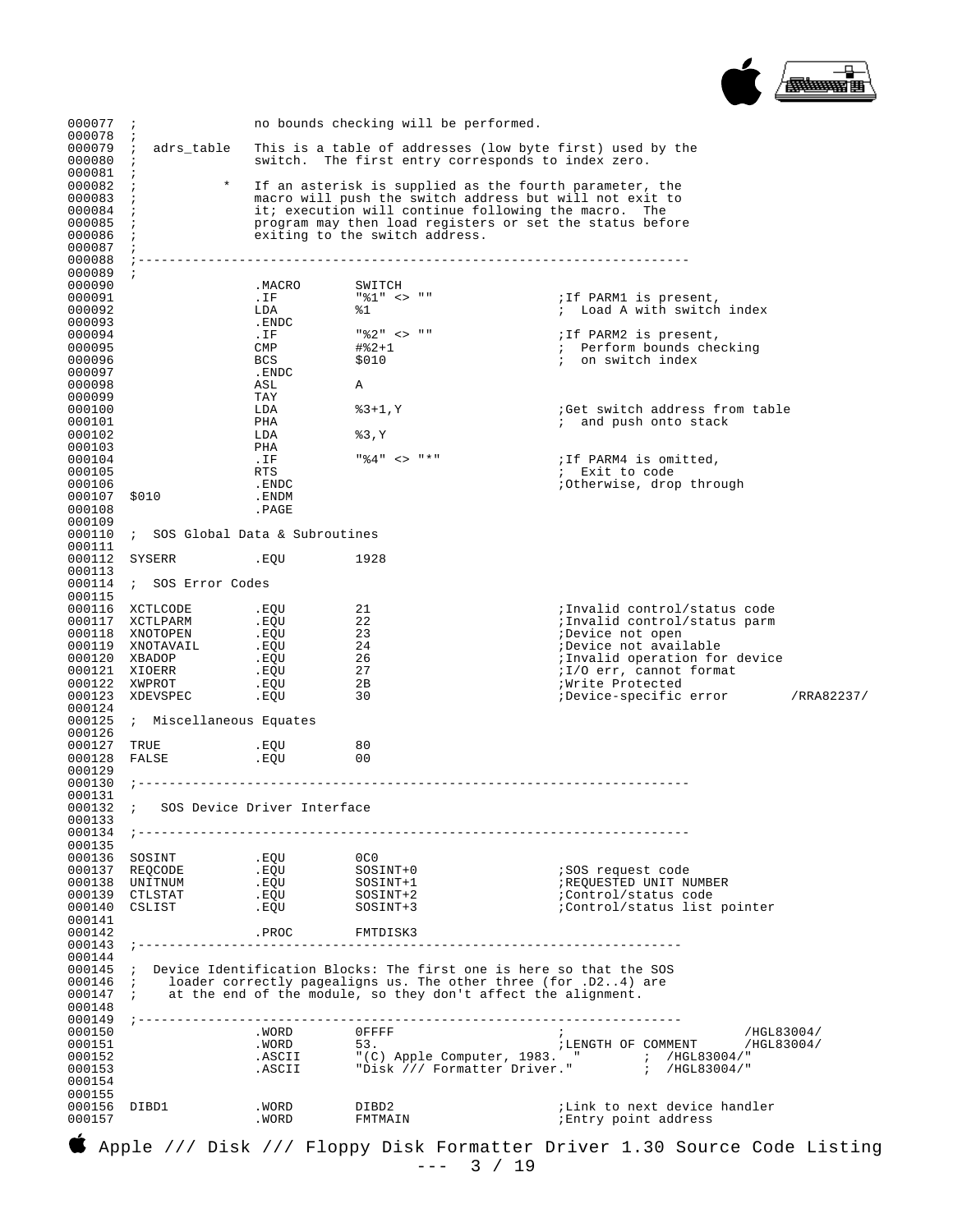

| 000158                                                   |                               | .BYTE                           | 6<br>".FMTD1                                                                                                                           | <i>i</i> Length of device name                                                        |            |
|----------------------------------------------------------|-------------------------------|---------------------------------|----------------------------------------------------------------------------------------------------------------------------------------|---------------------------------------------------------------------------------------|------------|
| 000159<br>000160                                         |                               | .ASCII<br>.BYTE<br>.BYTE        | 0C0                                                                                                                                    | <i>i</i> Active, page-aligned                                                         |            |
| 000161<br>000162                                         |                               | .BYTE                           | 00,00<br>DEVTYPE                                                                                                                       | :Slot & Unit numbers                                                                  |            |
| 000163                                                   |                               | .BYTE                           | SUBTYPE                                                                                                                                |                                                                                       |            |
| 000164                                                   |                               | .BYTE                           | 00                                                                                                                                     |                                                                                       |            |
| 000165<br>000166                                         |                               | .WORD<br>.WORD                  | DEVBLKS<br>APPLE                                                                                                                       | block count                                                                           |            |
| 000167                                                   |                               | .WORD                           | RELEASE                                                                                                                                |                                                                                       |            |
| 000168<br>000169                                         |                               | .WORD                           | $\mathbf{0}$                                                                                                                           | $\ddot{i}$                                                                            | /HGL83004/ |
| 000170                                                   | DCB_MINSYNC                   | .BYTE                           | MINSYNC                                                                                                                                |                                                                                       | /RRA82237/ |
| 000171                                                   | DCB MAXSYNC                   | .BYTE                           | MAXSYNC                                                                                                                                |                                                                                       | /RRA82237/ |
| 000172                                                   | DCB_TRKRETRY                  | .BYTE                           | MAXTRKRETRY                                                                                                                            |                                                                                       | /RRA82237/ |
| 000173<br>000174                                         | DCB_SECTRETRY                 | .BYTE<br>.TITLE                 | MAXSECTRETRY<br>"DRIVER GLOBAL EQUATES/DATA"                                                                                           |                                                                                       | /RRA82258/ |
| 000175                                                   |                               | .INCLUDE                        | FMTDATA.TEXT                                                                                                                           | ; DATA                                                                                |            |
| 000176                                                   |                               | .INCLUDE                        | FMTREAD.TEXT                                                                                                                           | ;READ DATA                                                                            |            |
| 000177<br>000178                                         |                               | .INCLUDE<br>.INCLUDE            | FMTWRADDR.TEXT<br>FMTFORMAT.TEXT                                                                                                       | WRITE ADDRESS<br>FORMATTER CODE                                                       |            |
| 000179                                                   |                               | .INCLUDE                        | FMTWTRACK.TEXT                                                                                                                         | ; WTRACK16/VTRACK                                                                     | /RRA82258/ |
| 000180                                                   |                               | .TITLE                          | "FORMATTER MAINLINE"                                                                                                                   |                                                                                       |            |
| 000181<br>000182                                         |                               | .PAGE                           |                                                                                                                                        |                                                                                       |            |
| 000183                                                   |                               |                                 |                                                                                                                                        |                                                                                       |            |
| 000184                                                   | ; FMTDISK3-- Main entry point |                                 |                                                                                                                                        |                                                                                       |            |
| 000185<br>000186                                         |                               |                                 |                                                                                                                                        |                                                                                       |            |
| 000187                                                   |                               |                                 |                                                                                                                                        |                                                                                       |            |
| 000188                                                   | FMTMAIN                       | . EOU                           | $\star$                                                                                                                                |                                                                                       |            |
| 000189<br>000190                                         |                               | SWITCH                          | REQCODE,                                                                                                                               | 8, REQSTSW                                                                            |            |
| 000191                                                   |                               |                                 |                                                                                                                                        |                                                                                       |            |
| 000192                                                   | BADREQ                        | LDA                             | #XBADOP                                                                                                                                | ;Invalid request code                                                                 |            |
| 000193<br>000194                                         |                               | JSR                             | SYSERR                                                                                                                                 |                                                                                       |            |
| 000195                                                   |                               |                                 |                                                                                                                                        |                                                                                       |            |
| 000196                                                   | REQSTSW                       | .EQU                            | $\star$                                                                                                                                | FMTDISK3 request switch                                                               |            |
| 000197<br>000198                                         |                               | .WORD                           | BADREQ-1                                                                                                                               | $10 - READ$<br>$:1$ - WRITE                                                           |            |
| 000199                                                   |                               | .WORD<br>.WORD                  | BADREQ-1<br>FMTSTATUS-1                                                                                                                | ;2 - DSTATUS                                                                          |            |
| 000200                                                   |                               | .WORD                           | FMTCTRL-1                                                                                                                              | ;3 - DCNTRL                                                                           |            |
| 000201                                                   |                               | .WORD                           | BADREQ-1                                                                                                                               | ;4 - INVALID                                                                          |            |
| 000202<br>000203                                         |                               | .WORD<br>.WORD                  | BADREQ-1<br>BADREQ-1                                                                                                                   | ;5 - INVALID<br>;6 - OPEN                                                             |            |
| 000204                                                   |                               | .WORD                           | BADREQ-1                                                                                                                               | 7 - CLOSE                                                                             |            |
| 000205                                                   |                               | .WORD                           | FMTINIT-1                                                                                                                              | 78 - INIT                                                                             |            |
| 000206<br>000207                                         |                               | .PAGE                           | -------------------------------------                                                                                                  |                                                                                       |            |
| 000208                                                   |                               |                                 |                                                                                                                                        |                                                                                       |            |
| 000209<br>000210                                         | ; FMTDISK3 -- Control Request |                                 |                                                                                                                                        |                                                                                       |            |
| 000211                                                   |                               |                                 | ________________________                                                                                                               |                                                                                       |            |
| 000212                                                   |                               |                                 |                                                                                                                                        |                                                                                       |            |
| 000213<br>000214                                         | FMTCTRL .EOU                  |                                 |                                                                                                                                        |                                                                                       |            |
| 000215                                                   |                               | LDA<br><b>CMP</b>               | CTLSTAT<br>#0                                                                                                                          | iget control code<br>ireset must be supported / HGL82004/                             |            |
| 000216                                                   |                               | BNE                             | \$005                                                                                                                                  | for Pascal.                                                                           | /HGL82004/ |
| 000217                                                   |                               | <b>RTS</b>                      |                                                                                                                                        | inop if reset call                                                                    | /HGL82004/ |
| 000218<br>000219                                         | \$005                         | <b>CMP</b><br>BEQ               | #0FE<br>\$020                                                                                                                          | is it our special one? /HGL82004/<br>$i = yes$                                        |            |
| 000220                                                   |                               | LDA                             | #XCTLCODE                                                                                                                              | bad control code                                                                      |            |
| 000221                                                   | \$010                         | JSR                             | SYSERR                                                                                                                                 |                                                                                       |            |
| 000222<br>000223                                         |                               |                                 | ; Make sure the FORMATTER code likes everything:                                                                                       |                                                                                       |            |
| 000224                                                   |                               |                                 |                                                                                                                                        |                                                                                       |            |
| 000225                                                   | \$020                         | JSR                             | FMTSTARTUP                                                                                                                             | OK TO GO?                                                                             |            |
| 000226                                                   |                               | <b>CMP</b>                      | #0                                                                                                                                     | ; WELL?                                                                               |            |
|                                                          |                               |                                 |                                                                                                                                        |                                                                                       |            |
| 000229                                                   |                               | SET UP CONTROL-LIST PARMS:      |                                                                                                                                        |                                                                                       |            |
| 000230                                                   |                               |                                 |                                                                                                                                        |                                                                                       |            |
|                                                          |                               |                                 |                                                                                                                                        | ; the caller's buffer                                                                 |            |
| 000233                                                   |                               | LDA                             | CSLIST+1                                                                                                                               |                                                                                       |            |
| 000234                                                   |                               | STA                             | USERBUF+1                                                                                                                              |                                                                                       |            |
|                                                          |                               |                                 |                                                                                                                                        |                                                                                       |            |
| 000237                                                   |                               |                                 |                                                                                                                                        |                                                                                       |            |
| 000238                                                   |                               | LDX                             | UNITNUM                                                                                                                                | GET DRIVE TO BE FORMATTED                                                             |            |
| 000227<br>000228<br>000231<br>000232<br>000235<br>000236 |                               | BNE<br>LDA<br>STA<br>LDA<br>STA | \$010<br>CSLIST<br>USERBUF<br>$1400+CSLIST+1$<br>USERBUF+2<br>Apple /// Disk /// Floppy Disk Formatter Driver 1.30 Source Code Listing | $i = >$ NOPE<br><i>i</i> copy the address of<br>ilest we forget the<br>; extend value |            |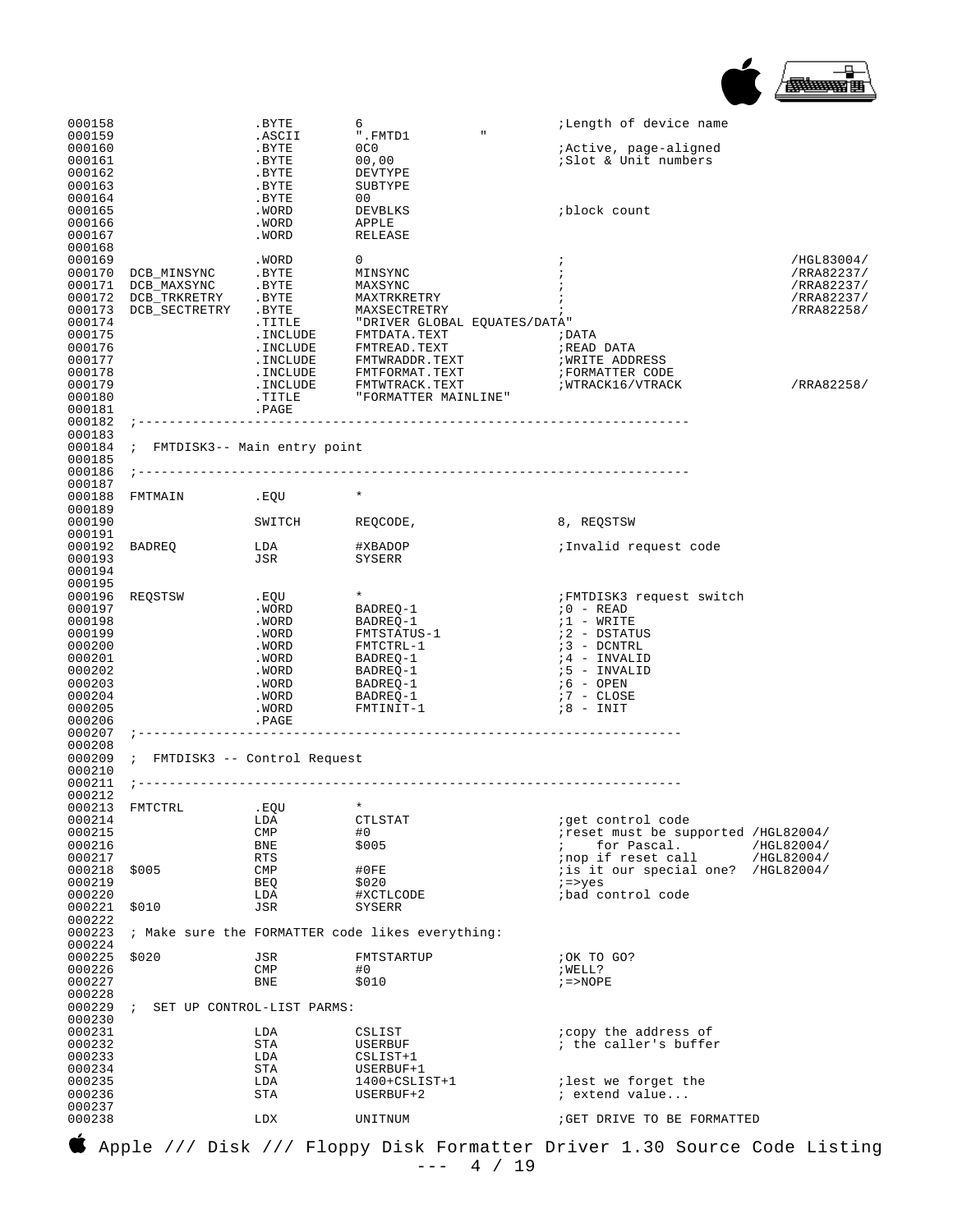

| 000239           |                                     | INX            |                         | ; MAKE RELATIVE TO ONE                                                   |            |
|------------------|-------------------------------------|----------------|-------------------------|--------------------------------------------------------------------------|------------|
| 000240           |                                     |                |                         |                                                                          |            |
| 000241<br>000242 | ; FORMAT THE DISKETTE:              |                |                         |                                                                          |            |
| 000243           |                                     | JSR            | DSKFORM                 | ;** FORMAT IT **                                                         |            |
| 000244           |                                     |                |                         |                                                                          |            |
| 000245           | ; EXIT PATH:                        |                |                         |                                                                          |            |
| 000246<br>000247 |                                     | CMP            | #0                      | CHECK RETURN CODE                                                        |            |
| 000248           |                                     | BNE            | \$030                   | $i =$ >AN ERROR                                                          |            |
| 000249           |                                     | RTS            |                         | ; ALL'S WELL                                                             |            |
| 000250           |                                     |                |                         |                                                                          |            |
| 000251<br>000252 | \$030                               | CMP<br>BNE     | #2<br>\$040             | ; IS IT WPROT?<br>; =>NO, MUST BE IOERR                                  |            |
| 000253           |                                     | LDA            | #XWPROT                 | ; YES                                                                    |            |
| 000254           |                                     | JSR            | SYSERR                  |                                                                          |            |
| 000255           |                                     |                |                         |                                                                          |            |
| 000256           | \$040                               | CMP            | #1                      | ;IS IT I/O ERR?                                                          | /RRA82237/ |
| 000257<br>000258 |                                     | BNE<br>LDA     | \$050<br>#XIOERR        | $7 - > NOPE$<br>;I/O ERROR                                               | /RRA82237/ |
| 000259           |                                     | JSR            | SYSERR                  |                                                                          |            |
| 000260           |                                     |                |                         |                                                                          |            |
| 000261           | \$050                               | CLC            |                         | ;SLOW/FAST IS                                                            | /RRA82237/ |
| 000262           |                                     | ADC            | #XDEVSPEC               | ; SPECIFIC                                                               | /RRA82237/ |
| 000263<br>000264 |                                     | JSR            | SYSERR                  | $\ddot{i}$                                                               | /RRA82237/ |
| 000265           | BADDRIVE                            | .EQU           | $\star$                 | ;INVALID DRIVE REQUESTED                                                 |            |
| 000266           |                                     | LDA            | #XCTLPARM               |                                                                          |            |
| 000267           |                                     | JSR            | SYSERR                  |                                                                          |            |
| 000268<br>000269 | $\, \, \cdot \,$ - - - - - - - - -  | .PAGE          |                         |                                                                          |            |
| 000270           |                                     |                |                         |                                                                          |            |
| 000271           | ; FMTDISK3 -- Status Request        |                |                         |                                                                          |            |
| 000272           |                                     |                |                         |                                                                          |            |
| 000273           |                                     |                |                         |                                                                          |            |
| 000274<br>000275 | FMTSTATUS                           | .EQU           | $\star$                 |                                                                          |            |
| 000276           |                                     | LDA            | CTLSTAT                 |                                                                          |            |
| 000277           |                                     | CMP            | #0FE                    | ; IS IT OUR SPECIAL ONE?                                                 |            |
| 000278           |                                     | BEQ            | \$010                   | $i = > YES$                                                              |            |
| 000279           |                                     | LDA            | #XCTLCODE               | ; ILLEGAL CODE, BOZO!                                                    |            |
| 000280<br>000281 |                                     | JSR            | SYSERR                  |                                                                          |            |
| 000282           | \$010                               | LDY            | #0                      |                                                                          |            |
| 000283           |                                     | LDA            | #0FF                    | WE HAVE NO BITMAP PREFERENCE                                             |            |
| 000284           |                                     | STA            | (CSLIST), Y             | ; FOR BITMAP-STARTBLOCK FIELD                                            |            |
| 000285<br>000286 |                                     | INY<br>STA     | (CSLIST), Y             |                                                                          |            |
| 000287           |                                     | RTS            |                         |                                                                          |            |
| 000288           |                                     | .PAGE          |                         |                                                                          |            |
| 000289           |                                     |                |                         |                                                                          |            |
| 000290<br>000291 | ; FMTINIT -- Initialization Request |                |                         |                                                                          |            |
| 000292           |                                     |                |                         |                                                                          |            |
| 000293           |                                     |                |                         |                                                                          |            |
| 000294<br>000295 | FMTINIT                             | .EQU           | $^\star$                |                                                                          |            |
| 000296           |                                     | <b>CLC</b>     |                         |                                                                          |            |
| 000297           |                                     | <b>RTS</b>     |                         |                                                                          |            |
| 000298           |                                     | .TITLE         | "The other DIBs"        |                                                                          |            |
| 000299           |                                     | .PAGE          |                         | <i>i</i> Link to next device handler                                     |            |
| 000300<br>000301 | DIBD2                               | .WORD<br>.WORD | DIBD3<br>FMTMAIN        | ; Entry point address                                                    |            |
| 000302           |                                     | .BYTE          | 6                       | <i>i</i> Length of device name                                           |            |
| 000303           |                                     | .ASCII         | $\mathbf{u}$<br>".FMTD2 |                                                                          |            |
| 000304           |                                     | .BYTE          | 080                     | iActive                                                                  |            |
| 000305<br>000306 |                                     | .BYTE<br>.BYTE | 00,01<br>DEVTYPE        | ;Slot & Unit numbers                                                     |            |
| 000307           |                                     | .BYTE          | SUBTYPE                 |                                                                          |            |
| 000308           |                                     | .BYTE          | 00                      |                                                                          |            |
| 000309           |                                     | .WORD          | DEVBLKS                 | block count                                                              |            |
| 000310           |                                     | .WORD          | APPLE                   |                                                                          |            |
| 000311<br>000312 |                                     | .WORD          | RELEASE<br>0            |                                                                          |            |
| 000313           |                                     | .WORD          |                         | NO DCB                                                                   |            |
| 000314           | DIBD3                               | .WORD          | DIBD4                   | <i>i</i> Link to next device handler                                     |            |
| 000315           |                                     | .WORD          | FMTMAIN                 | Entry point address                                                      |            |
| 000316           |                                     | .BYTE          | 6                       | ;Length of device name                                                   |            |
| 000317<br>000318 |                                     | .ASCII         | ".FMTD3<br>п<br>080     | iActive                                                                  |            |
| 000319           |                                     | .BYTE<br>.BYTE | 00,02                   | <i>Slot &amp; Unit numbers</i>                                           |            |
|                  |                                     |                |                         |                                                                          |            |
|                  |                                     |                |                         | Apple /// Disk /// Floppy Disk Formatter Driver 1.30 Source Code Listing |            |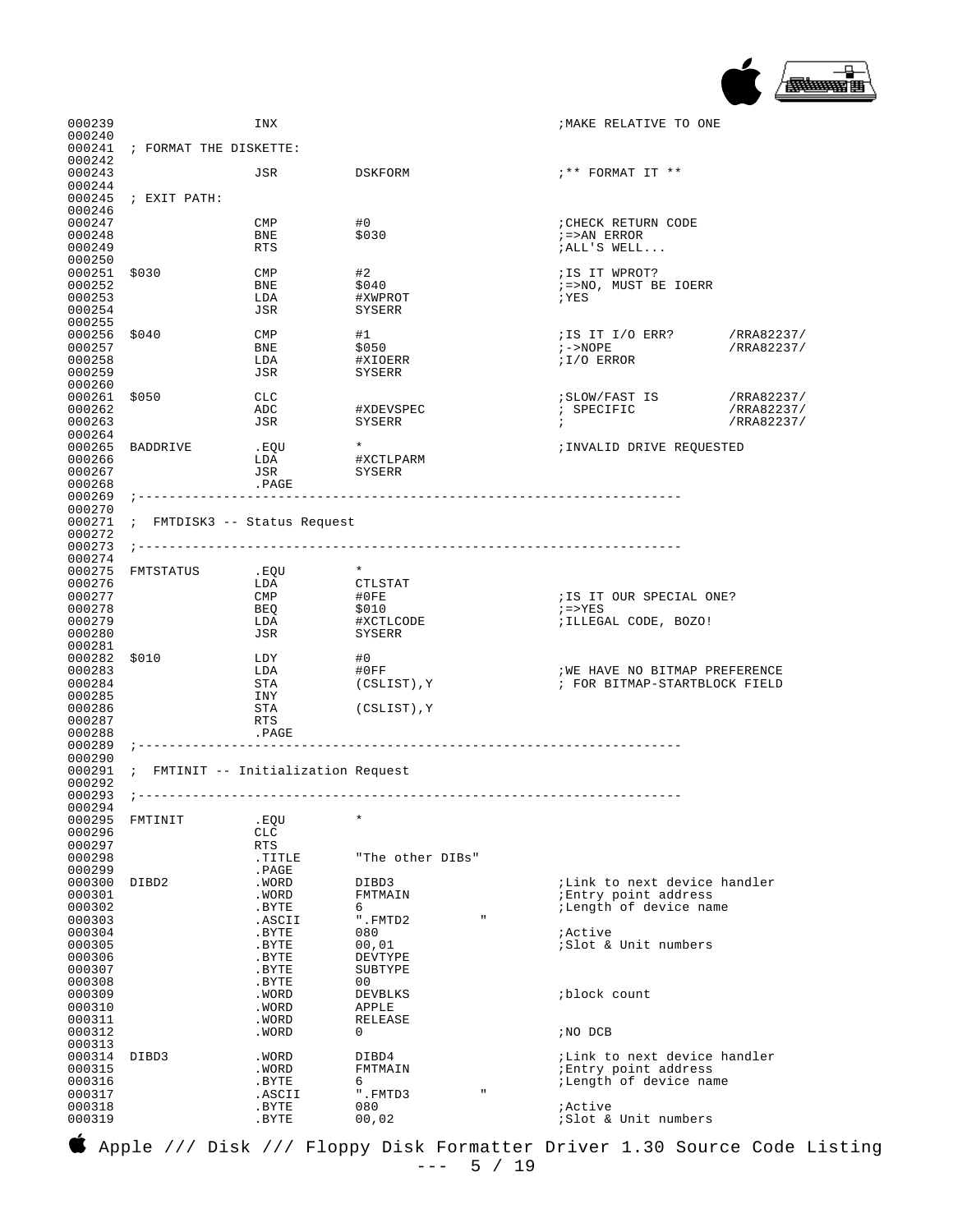

| 000320                              |       | .BYTE  | DEVTYPE  |              |                                      |  |  |
|-------------------------------------|-------|--------|----------|--------------|--------------------------------------|--|--|
| 000321                              |       | .BYTE  | SUBTYPE  |              |                                      |  |  |
| 000322                              |       | .BYTE  | 00       |              |                                      |  |  |
| 000323                              |       | .WORD  | DEVBLKS  |              | block count                          |  |  |
| 000324                              |       | .WORD  | APPLE    |              |                                      |  |  |
| 000325                              |       | .WORD  | RELEASE  |              |                                      |  |  |
| 000326                              |       | .WORD  | 0        |              | ; NO DCB                             |  |  |
| 000327                              |       |        |          |              |                                      |  |  |
| 000328                              | DIBD4 | .WORD  | 0000     |              | <i>i</i> Link to next device handler |  |  |
| 000329                              |       | .WORD  | FMTMAIN  |              | ; Entry point address                |  |  |
| 000330                              |       | .BYTE  | 6        |              | ;Length of device name               |  |  |
| 000331                              |       | .ASCII | ".FMTD4  | $\mathbf{u}$ |                                      |  |  |
| 000332                              |       | .BYTE  | 080      |              | <i>i</i> Active                      |  |  |
| 000333                              |       | .BYTE  | 00,03    |              | <i>Slot &amp; Unit numbers</i>       |  |  |
| 000334                              |       | .BYTE  | DEVTYPE  |              |                                      |  |  |
| 000335                              |       | .BYTE  | SUBTYPE  |              |                                      |  |  |
| 000336                              |       | .BYTE  | 00       |              |                                      |  |  |
| 000337                              |       | .WORD  | DEVBLKS  |              | iblock count                         |  |  |
| 000338                              |       | .WORD  | APPLE    |              |                                      |  |  |
| 000339                              |       | .WORD  | RELEASE  |              |                                      |  |  |
| 000340                              |       | .WORD  | $\Omega$ |              | ; NO DCB                             |  |  |
| 000341                              |       | .END   |          |              |                                      |  |  |
| ית דדם תו תואת ++:<br>ייצים צחיישים |       |        |          |              |                                      |  |  |

- ; # END OF FILE: FMTDX.TEXT
- ; # LINES : 341<br>; # CHARACTERS : 1933<br>; # Formatter : Asse
- CHARACTERS : 19337

; # Formatter : Assembly Language Reformatter 1.0.2 (06 January 1998)

; # Author : David T. Craig -- 71533.606@compuserve.com -- Santa Fe, New Mexico USA

; ####################################################################################################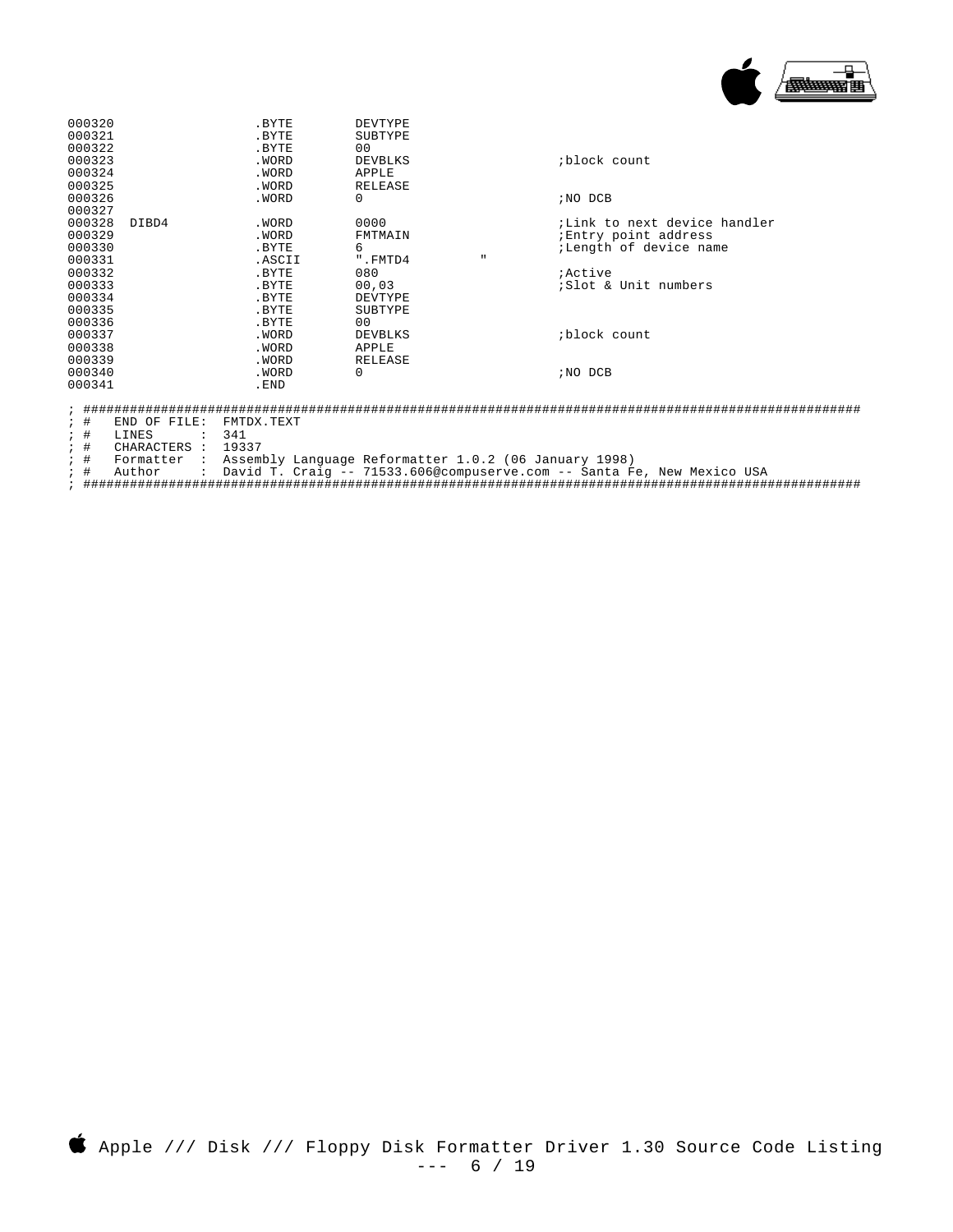

| $\ddot{i}$<br>$\ddot{i}$<br># | PROJECT                                                                                                         |                      |                                                                                                                      | : Apple /// SOS DISK /// Formatter Device Driver 1.30 (6502 Assembly Source Code) |
|-------------------------------|-----------------------------------------------------------------------------------------------------------------|----------------------|----------------------------------------------------------------------------------------------------------------------|-----------------------------------------------------------------------------------|
| $;$ #                         | FILE NAME:                                                                                                      | FMTDATA.TEXT         |                                                                                                                      |                                                                                   |
|                               |                                                                                                                 |                      |                                                                                                                      |                                                                                   |
| 000001                        |                                                                                                                 | .PAGE                |                                                                                                                      |                                                                                   |
| 000002                        | ; GLOBAL DATA AREAS:                                                                                            |                      |                                                                                                                      |                                                                                   |
| 000003<br>000004              | <b>USERBUF</b>                                                                                                  | .BLOCK               | 3                                                                                                                    | <b>SECTOR BUF POINTER</b>                                                         |
| 000005                        |                                                                                                                 | .TITLE               | "FORMATTER LOCAL EOUATES/DATA"                                                                                       |                                                                                   |
| 000006                        |                                                                                                                 | .PAGE                |                                                                                                                      |                                                                                   |
| 000007<br>000008              | ; FORMATTER LOCAL DATA AREAS:                                                                                   |                      |                                                                                                                      |                                                                                   |
| 000009                        | $E$ REG                                                                                                         | .EQU                 | OFFDF                                                                                                                |                                                                                   |
| 000010                        |                                                                                                                 |                      |                                                                                                                      |                                                                                   |
| 000011<br>000012              | IBSLOT<br>IMASK                                                                                                 | .EQU<br>.EQU         | 81<br>IBSLOT+0A                                                                                                      | ; SLOT                                                                            |
| 000013                        | CURTRK                                                                                                          | .EQU                 | IBSLOT+0B                                                                                                            | ; CURRENT TRACK                                                                   |
| 000014                        | INTRTRY                                                                                                         | .EQU                 | IBSLOT+0E                                                                                                            |                                                                                   |
| 000015<br>000016              | RETRYCNT                                                                                                        | .EQU                 | IBSLOT+12                                                                                                            |                                                                                   |
| 000017                        | BUF<br>CKSUM                                                                                                    | .EQU<br>.EQU         | IBSLOT+1A<br>IBSLOT+15                                                                                               | ; DATA BUFFER FOR PRE/POSTNIB<br><b>; CHECKSUM BYTE</b>                           |
| 000018                        | CSSTV                                                                                                           | .EQU                 | IBSLOT+16                                                                                                            | FOUR BYTES,                                                                       |
| 000019                        | SECT                                                                                                            | .EQU                 | $CSSTV+1$                                                                                                            |                                                                                   |
| 000020<br>000021              | TRACK<br>$\ddot{i}$                                                                                             | .EQU                 | $CSSTV+2$<br>CHECKSUM, SECTOR, TRACK, VOLUME                                                                         |                                                                                   |
| 000022                        | TRKN                                                                                                            | .EQU                 | IBSLOT+1D                                                                                                            |                                                                                   |
| 000023                        | MONTIME                                                                                                         | .EOU                 | $CSSTV+2$                                                                                                            | /MOTOR-ON TIME                                                                    |
| 000024<br>000025              | $\cdot$<br>$\ddot{i}$<br>Zeropage Usage:                                                                        |                      |                                                                                                                      |                                                                                   |
| 000026                        | $\ddot{i}$                                                                                                      |                      |                                                                                                                      |                                                                                   |
| 000027                        | AA                                                                                                              | .EQU                 | 0D <sub>0</sub>                                                                                                      | ; TIMING CONSTANT                                                                 |
| 000028<br>000029              | TRK                                                                                                             | .EQU<br>.EQU         | 0D1<br>0D2                                                                                                           | <b>; FORMATTER TRACK</b><br>FORMATTER SECTOR                                      |
| 000030                        | NSECT<br><b>NVOL</b>                                                                                            | .EQU                 | OD3                                                                                                                  | FORMATTER VOLUME                                                                  |
| 000031                        | NSYNC                                                                                                           | .EQU                 | 0D4                                                                                                                  | ; NUMBER SELFSYNC NYBBLES                                                         |
| 000032                        | IDX                                                                                                             | .EQU                 | 0D5<br>0D <sub>6</sub>                                                                                               | ; NBUF INDEX/COUNT FOR READ                                                       |
| 000033<br>000034              | TRKRETRY                                                                                                        | .EQU<br>.PAGE        |                                                                                                                      | ; NO. RETRIES FOR WTRACK16                                                        |
| 000035                        |                                                                                                                 |                      |                                                                                                                      |                                                                                   |
| 000036                        | $\ddot{i}$                                                                                                      | $^\star$<br>$^\star$ |                                                                                                                      |                                                                                   |
| 000037<br>000038              | $\ddot{i}$<br>HARDWARE ADDRESSES                                                                                | *                    |                                                                                                                      |                                                                                   |
| 000039                        |                                                                                                                 |                      |                                                                                                                      |                                                                                   |
| 000040                        | MOTOROFF                                                                                                        | .EQU                 | 0C088                                                                                                                |                                                                                   |
| 000041<br>000042              | MOTORON<br>06L                                                                                                  | .EQU<br>.EQU         | 0C089<br>0C08C                                                                                                       |                                                                                   |
| 000043                        | Q6H                                                                                                             | .EQU                 | 0C08D                                                                                                                |                                                                                   |
| 000044                        | O7L                                                                                                             | .EQU                 | 0C08E                                                                                                                |                                                                                   |
| 000045<br>000046              | Q7H                                                                                                             | .EQU                 | 0C08F                                                                                                                |                                                                                   |
| 000047                        |                                                                                                                 |                      |                                                                                                                      |                                                                                   |
| 000048                        | $\ddot{i}$                                                                                                      | *                    |                                                                                                                      |                                                                                   |
| 000049<br>000050              | ; ROM ROUTINE ADDRESSES<br>$\ddot{i}$                                                                           | $\star$              |                                                                                                                      |                                                                                   |
| 000051                        |                                                                                                                 |                      |                                                                                                                      |                                                                                   |
|                               | 000052 RDADR16                                                                                                  | .EQU                 | OF1B9                                                                                                                | READ ADDRESS                                                                      |
|                               | 000053 WRITE16<br>000054 PRENIB16                                                                               | .EQU<br>.EQU         | 0F216<br>0F2C4                                                                                                       | <b>WRITE DATA</b><br>; PRENIBBLIZE FOR WRITE                                      |
| 000055 SEEK                   |                                                                                                                 | .EQU                 | 0F400                                                                                                                | ; SEEK                                                                            |
|                               | 000056 MSWAIT                                                                                                   | . EOU                | 0F456                                                                                                                | <b>; TIME DELAYER</b>                                                             |
| 000057<br>000058              | DNIBL                                                                                                           | .EQU<br>.PAGE        | 0F300                                                                                                                | ; DNIBL TABLE ADDR                                                                |
|                               |                                                                                                                 |                      |                                                                                                                      |                                                                                   |
| $000060$ ;                    |                                                                                                                 |                      | Zeropage Savearea: This area is used to save the SOS ZeroPage                                                        |                                                                                   |
| 000061 ;<br>000062 :          |                                                                                                                 |                      | area \$80\$9F, which is used exclusively by the ROM Core<br>Routines. These locations are clobbered by the Formatter |                                                                                   |
| 000063 :                      |                                                                                                                 |                      | during its operation, and are then restored.                                                                         |                                                                                   |
|                               |                                                                                                                 |                      |                                                                                                                      |                                                                                   |
| 000065                        | 000066 ZEROSAVE .BLOCK 32.                                                                                      |                      |                                                                                                                      | ; SAVEAREA FOR \$1800 PAGE                                                        |
| 000067                        | XTNDSAVE .BLOCK 32.                                                                                             |                      |                                                                                                                      | ; SAVEAREA FOR \$1400 PAGE                                                        |
| 000068                        |                                                                                                                 |                      |                                                                                                                      |                                                                                   |
|                               | $\begin{tabular}{llllll} 000069 & E\_SAVE & & & .BLOCK & 1 \\ 000070 & P\_SAVE & & .BLOCK & 1 \\ \end{tabular}$ |                      |                                                                                                                      | ; SAVED CALLER ENVIRONMENT                                                        |
| 000071                        |                                                                                                                 |                      |                                                                                                                      | SAVED CALLER STATUS                                                               |
|                               | 000072 ; DiskDrive Select Addresses                                                                             |                      |                                                                                                                      |                                                                                   |
| $000073$ ;<br>000074          | $\mathbf{r}$                                                                                                    |                      | .D1 .D2 .D3 .D4<br>$\begin{array}{cccccccccccccc} -- & - & - & - & - & - & - & - \end{array}$                        |                                                                                   |
| 000075 SEL1                   |                                                                                                                 | .BYTE                | 000,0D0,0D5,0D5,0D5                                                                                                  |                                                                                   |
| 000076                        | SEL2                                                                                                            | .BYTE                | 000,0D2,0D1,0D0,0D1                                                                                                  |                                                                                   |
|                               |                                                                                                                 |                      |                                                                                                                      |                                                                                   |

 Apple /// Disk /// Floppy Disk Formatter Driver 1.30 Source Code Listing --- 7 / 19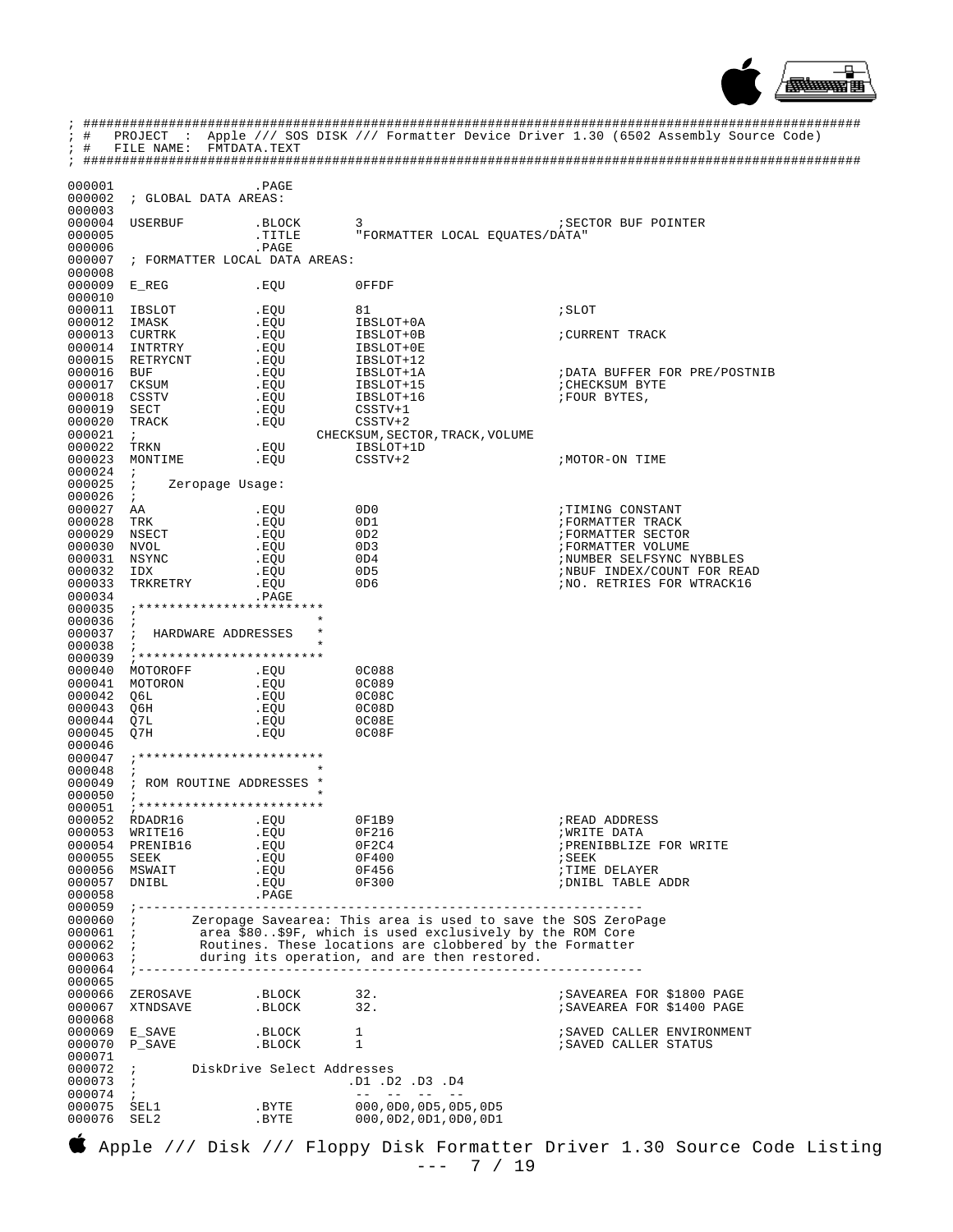

| 000077 SEL3 | .BYTE | 000, 0D4, 0D2, 0D3, 0D3 |  |
|-------------|-------|-------------------------|--|
| 000078      |       |                         |  |

000079 FOUND .BLOCK 16. ; 'SECTOR FOUND' TABLE.

- END OF FILE: FMTDATA.TEXT<br>LINES : 79  $\begin{array}{cc} ; & \# \\ ; & \# \end{array}$
- CHARACTERS : 4060  $;$  #

- 
-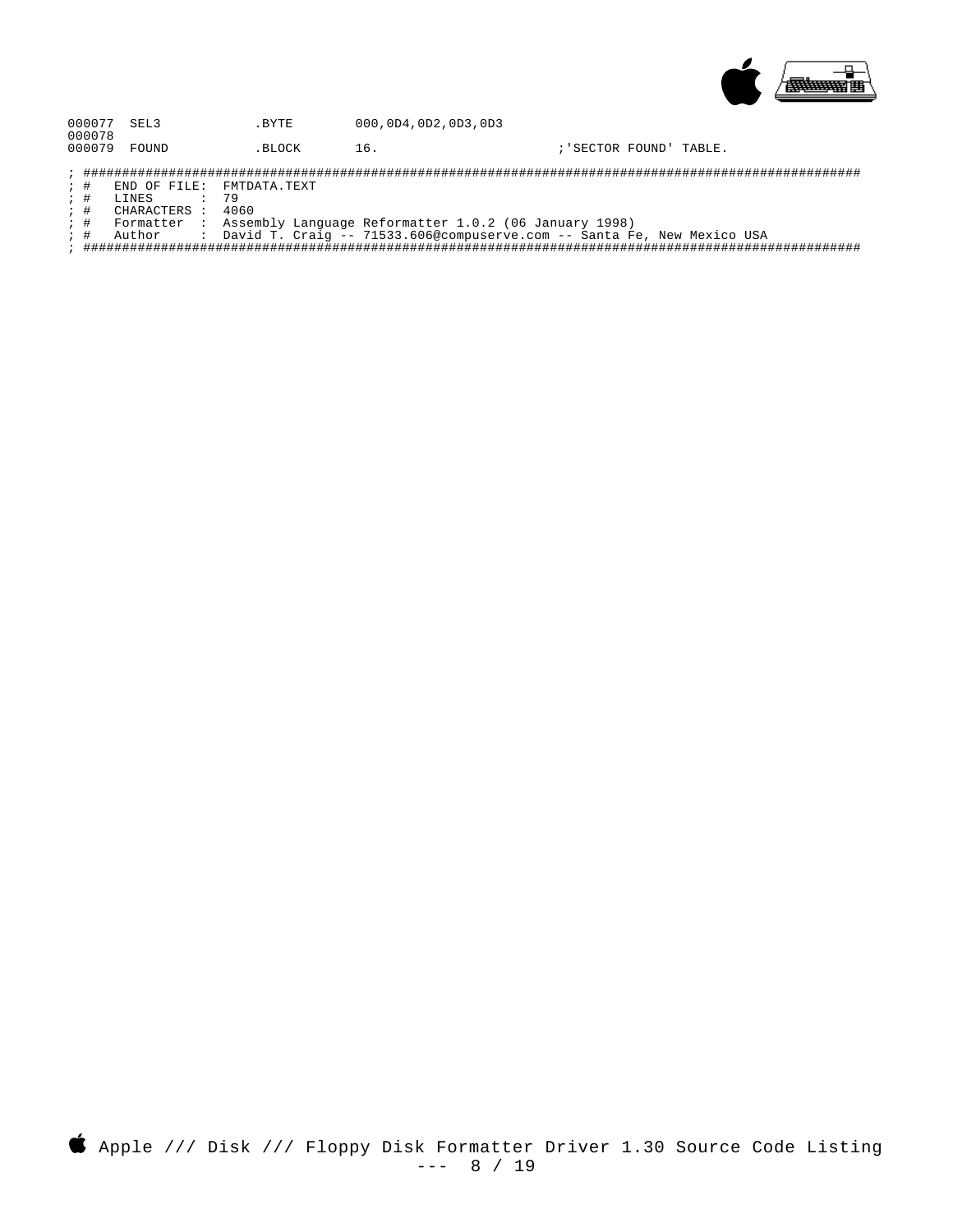

| $\ddot{i}$<br>$;$ # | PROJECT<br>$\sim$ 100 $\sim$                                    |                              |                  | Apple /// SOS DISK /// Formatter Device Driver 1.30 (6502 Assembly Source Code) |
|---------------------|-----------------------------------------------------------------|------------------------------|------------------|---------------------------------------------------------------------------------|
| $;$ #               | FILE NAME:                                                      | FMTREAD.TEXT                 |                  |                                                                                 |
|                     |                                                                 |                              |                  |                                                                                 |
| 000001              |                                                                 | TITLE.                       | "16-SECTOR READ" |                                                                                 |
| 000002<br>000003    |                                                                 | .PAGE                        |                  |                                                                                 |
| 000004              | $\ddot{i}$                                                      |                              |                  |                                                                                 |
| 000005              | READ SUBROUTINE<br>$\ddot{i}$                                   | *                            |                  |                                                                                 |
| 000006              | $\ddot{i}$<br>(16-SECTOR FORMAT)                                | $^\star$<br>$^\star$         |                  |                                                                                 |
| 000007<br>000008    |                                                                 |                              |                  |                                                                                 |
| 000009              | $\ddot{i}$<br>READS 6-BIT NIBLS                                 | $^\star$                     |                  |                                                                                 |
| 000010              | (00ABCDEF) INTO<br>$\ddot{i}$                                   | *                            |                  |                                                                                 |
| 000011<br>000012    | NBUF1 AND NBUF2<br>$\ddot{ }$<br>CONVERTING 7-BIT<br>$\ddot{i}$ | *<br>*                       |                  |                                                                                 |
| 000013              | NIBLS TO 6-BIT<br>$\ddot{i}$                                    | *                            |                  |                                                                                 |
| 000014              | VIA 'DNIBL' TABLE<br>$\ddot{i}$                                 | *                            |                  |                                                                                 |
| 000015<br>000016    | $\ddot{i}$                                                      | *<br>*                       |                  |                                                                                 |
| 000017              | FIRST READS NBUF2<br>$\cdot$<br>$\ddot{i}$                      | *<br>HIGH TO LOW,            |                  |                                                                                 |
| 000018              | THEN READS NBUF1<br>$\ddot{i}$                                  | $^\star$                     |                  |                                                                                 |
| 000019              | $\cdot$                                                         | *<br>LOW TO HIGH.<br>$\star$ |                  |                                                                                 |
| 000020<br>000021    | $\ddot{i}$<br>$\ddot{i}$<br>$---$ ON ENTRY $---$                | *                            |                  |                                                                                 |
| 000022              | $\cdot$                                                         | *                            |                  |                                                                                 |
| 000023              | $\ddot{i}$<br>X-REG: SLOTNUM                                    | *                            |                  |                                                                                 |
| 000024<br>000025    | TIMES \$10.<br>$\cdot$<br>$\cdot$                               | *                            |                  |                                                                                 |
| 000026              | $\cdot$<br>READ MODE (Q6L, Q7L)                                 | $^\star$                     |                  |                                                                                 |
| 000027              | $\ddot{i}$                                                      | *                            |                  |                                                                                 |
| 000028<br>000029    | $--- ON EXIT ------$<br>$\ddot{i}$<br>$\ddot{i}$                | *<br>*                       |                  |                                                                                 |
| 000030              | $\cdot$<br>CARRY SET IF ERROR.                                  | *                            |                  |                                                                                 |
| 000031              | $\cdot$                                                         | *                            |                  |                                                                                 |
| 000032<br>000033    | $\cdot$<br>IF NO ERROR:<br>$\ddot{i}$<br>A-REG HOLDS \$AA.      | *<br>*                       |                  |                                                                                 |
| 000034              | X-REG UNCHANGED.<br>$\ddot{ }$                                  | $^\ast$                      |                  |                                                                                 |
| 000035              | Y-REG HOLDS \$00.<br>$\ddot{i}$                                 | *                            |                  |                                                                                 |
| 000036<br>000037    | CARRY CLEAR.<br>$\ddot{i}$                                      | *<br>*                       |                  |                                                                                 |
| 000038              | $\ddot{ }$<br>$\ddot{i}$<br>NBUF1 AND NBUF2                     | *                            |                  |                                                                                 |
| 000039              | $\ddot{ }$                                                      | $\star$<br>HOLD 6-BIT NIBLS  |                  |                                                                                 |
| 000040              | (00ABCDEF)<br>$\ddot{ }$                                        | *<br>*                       |                  |                                                                                 |
| 000041<br>000042    | $\ddot{i}$<br>$\ddot{i}$<br>USES TEMP 'IDX'.                    | *                            |                  |                                                                                 |
| 000043              | $\ddot{i}$                                                      | *                            |                  |                                                                                 |
| 000044<br>000045    | ---- CAUTION -----<br>$\ddot{i}$                                | *<br>*                       |                  |                                                                                 |
| 000046              | $\ddot{i}$<br>OBSERVE<br>$\ddot{i}$                             | *                            |                  |                                                                                 |
| 000047              | $\ddot{i}$<br>'NO PAGE CROSS'                                   |                              |                  |                                                                                 |
| 000048              | WARNINGS ON<br>$\cdot$                                          | *                            |                  |                                                                                 |
| 000049<br>000050    | SOME BRANCHES!!<br>$\ddot{i}$<br>$\cdot$                        |                              |                  |                                                                                 |
| 000051              | $\ddot{i}$<br>$---$ ASSUMES $---$                               | *                            |                  |                                                                                 |
| 000052 i            |                                                                 | $^\star$                     |                  |                                                                                 |
| 000053<br>000054    | 1 USEC CYCLE TIME<br>$\mathcal{L}$                              | $\star$                      |                  |                                                                                 |
| 000055              |                                                                 |                              |                  |                                                                                 |
| 000056<br>000057    | READ16<br>RSYNC                                                 | LDY<br>DEY                   | #020             | ; 'MUST FIND' COUNT.                                                            |
| 000058              |                                                                 | BEQ                          | RDERR            | ; IF CAN'T FIND MARKS<br>; THEN EXIT WITH CARRY SET.                            |
| 000059              | RD1                                                             | LDA                          | Q6L,X            | ;READ NIBL.                                                                     |
| 000060              |                                                                 | BPL                          | RD1              | ;**; NO PAGE CROSS! ***                                                         |
| 000061<br>000062    | RSYNC1                                                          | EOR<br>BNE                   | #0D5<br>RSYNC    | ; DATA MARK 1?<br>;LOOP IF NOT.                                                 |
| 000063              |                                                                 | NOP                          |                  | ; DELAY BETWEEN NIBLS.                                                          |
| 000064              | RD2                                                             | LDA                          | Q6L,X            |                                                                                 |
| 000065<br>000066    |                                                                 | BPL<br>CMP                   | RD2<br>#0AA      | ;**; NO PAGE CROSS! ***<br>; DATA MARK 2?                                       |
| 000067              |                                                                 | BNE                          | RSYNC1           | (IF NOT, IS IT DM? )                                                            |
| 000068              |                                                                 | LDY                          | #056             | ; INIT NBUF2 INDEX.                                                             |
| 000069<br>000070    | $\ddot{i}$<br>RD3                                               | (ADDED NIBL DELAY)<br>LDA    | Q6L,X            |                                                                                 |
| 000071              |                                                                 | BPL                          | RD3              | ; **; NO PAGE CROSS! ***                                                        |
| 000072              |                                                                 | CMP                          | #0AD             | ; DATA MARK 3?                                                                  |
| 000073<br>000074    | $\mathbf{r}$                                                    | BNE                          | RSYNC1           | (IF NOT, IS IT DM? )                                                            |
| 000075              |                                                                 | (CARRY SET IF DM3!)<br>LDA   | #0               | ; INIT CHECKSUM.                                                                |
| 000076              | RDATA1                                                          | DEY                          |                  |                                                                                 |
| ı                   |                                                                 |                              |                  |                                                                                 |

Apple /// Disk /// Floppy Disk Formatter Driver 1.30 Source Code Listing  $--- 9 / 19$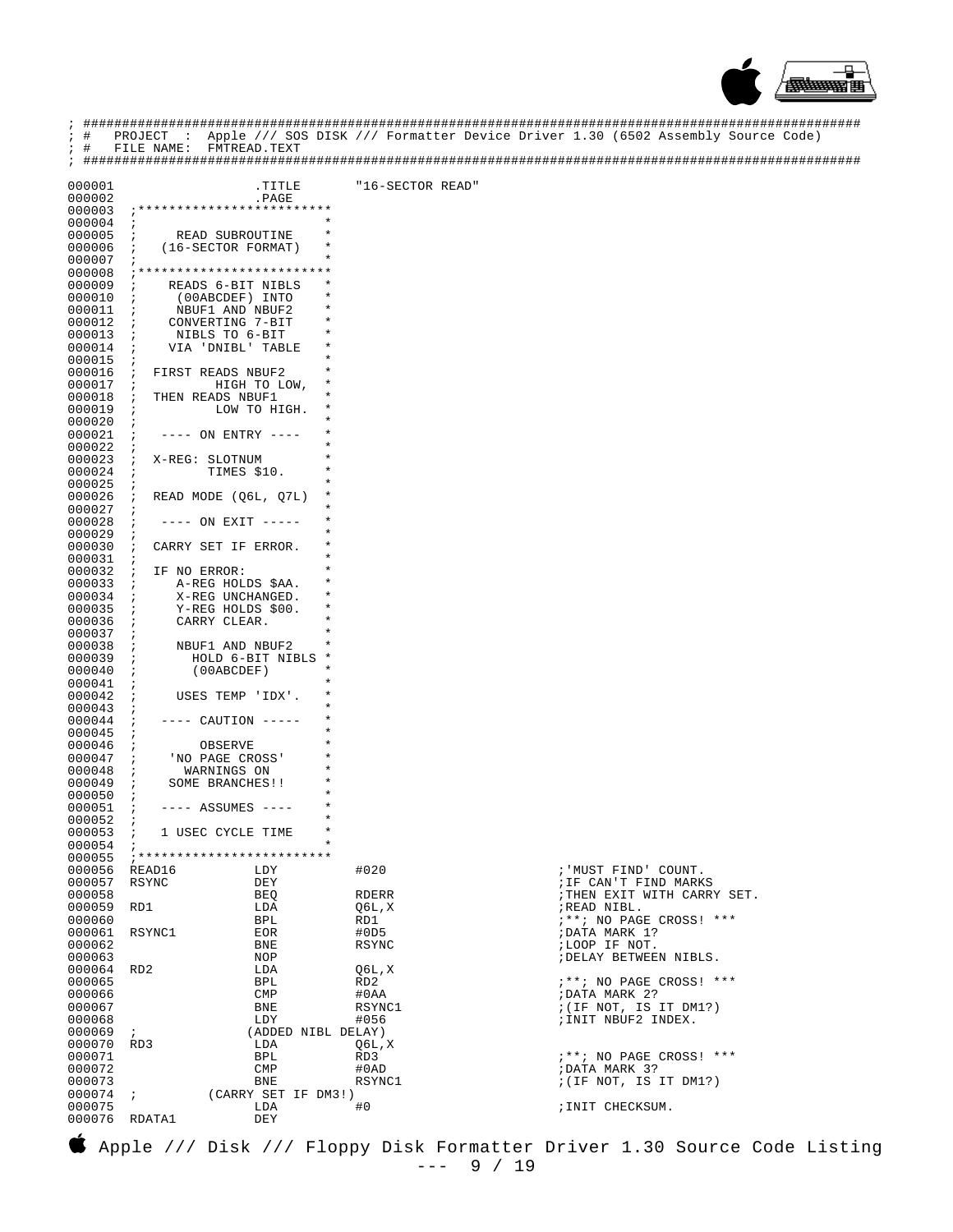

| 000077    |                 |                      | STY          | IDX                                                                      |                                                                        |  |
|-----------|-----------------|----------------------|--------------|--------------------------------------------------------------------------|------------------------------------------------------------------------|--|
| 000078    | RD4             |                      | LDY          | 06L, X                                                                   |                                                                        |  |
| 000079    |                 |                      | BPL          | RD4                                                                      | ; **; NO PAGE CROSS! ***                                               |  |
| 000080    | RDNIBL1         |                      | <b>EOR</b>   | DNIBL, Y                                                                 | ; XOR 6-BIT NIBL.                                                      |  |
| 000081    |                 |                      | LDY          | IDX                                                                      |                                                                        |  |
| 000082    |                 |                      |              |                                                                          |                                                                        |  |
| 000083    |                 |                      |              | ; NOTE: The storing of the Nybble into the NBUF has been deleted so that |                                                                        |  |
| 000084    | $\ddot{i}$      |                      |              | the formatter doesn't have to prenibblize the data pattern again.        |                                                                        |  |
| 000085    |                 |                      |              |                                                                          |                                                                        |  |
| 000086    | $\cdot$         |                      | STA          | NBUF2, Y                                                                 | ; STORE IN NBUF2 PAGE.                                                 |  |
| 000087    |                 |                      |              |                                                                          |                                                                        |  |
| 000088    |                 |                      | BNE          | RDATA1                                                                   | ;TAKEN IF Y-REG NONZERO.                                               |  |
| 000089    | RDATA2          |                      | STY          | IDX                                                                      |                                                                        |  |
| 000090    | RD <sub>5</sub> |                      | LDY          | 06L, X                                                                   |                                                                        |  |
| 000091    |                 |                      | BPL          | RD5                                                                      | ; **; NO PAGE CROSS! ***                                               |  |
| 000092    | RDNIBL2         |                      | EOR          | DNIBL, Y                                                                 | ;XOR 6-BIT NIBL.                                                       |  |
| 000093    |                 |                      | LDY          | IDX                                                                      |                                                                        |  |
| 000094    |                 |                      |              |                                                                          |                                                                        |  |
| 000095    |                 |                      |              | ; NOTE: The storing of the Nybble into the NBUF has been deleted so that |                                                                        |  |
| 000096    | $\cdot$         |                      |              | the formatter doesn't have to prenibblize the data pattern again.        |                                                                        |  |
| 000097    |                 |                      |              |                                                                          |                                                                        |  |
| 000098    | $\cdot$         |                      | <b>STA</b>   | NBUF1, Y                                                                 | ; STORE IN NBUF1 PAGE.                                                 |  |
| 000099    |                 |                      |              |                                                                          |                                                                        |  |
| 000100    |                 |                      | INY          |                                                                          |                                                                        |  |
| 000101    |                 |                      | <b>BNE</b>   | RDATA2                                                                   |                                                                        |  |
| 000102    | RD6             |                      | LDY          | Q6L, X                                                                   | ;READ 7-BIT CSUM NIBL.                                                 |  |
| 000103    |                 |                      | BPL          | RD6                                                                      | ; **; NO PAGE CROSS! ***                                               |  |
| 000104    | RDNIBL3         |                      | CMP          | DNIBL, Y                                                                 | ; IF LAST NBUF1 NIBL NOT                                               |  |
| 000105    |                 |                      | BNE          | RDERR                                                                    | ; EQUAL CHKSUM NIBL THEN ERR.                                          |  |
| 000106    | RD7             |                      | LDA          | Q6L,X                                                                    |                                                                        |  |
| 000107    |                 |                      | BPL          | RD7                                                                      | ; **; NO PAGE CROSS! ***                                               |  |
| 000108    |                 |                      | CMP          | #ODE                                                                     | ; FIRST BIT SLIP MARK?                                                 |  |
| 000109    |                 |                      | BNE          | RDERR                                                                    | (ERR IF NOT)                                                           |  |
| 000110    |                 |                      | NOP          |                                                                          | ; DELAY BETWEEN NIBLS.                                                 |  |
| 000111    | RD8             |                      | LDA          | 06L, X                                                                   |                                                                        |  |
| 000112    |                 |                      | BPL          | RD8                                                                      | ; **; NO PAGE CROSS! ***                                               |  |
| 000113    |                 |                      | CMP          | #0AA                                                                     | ; SECOND BIT SLIP MARK?                                                |  |
| 000114    |                 |                      | BEO          | RDEXIT                                                                   | ; (DONE IF IT IS)                                                      |  |
| 000115    | RDERR           |                      | SEC          |                                                                          | ; INDICATE 'ERROR EXIT'.                                               |  |
| 000116    |                 |                      | <b>RTS</b>   |                                                                          | ; RETURN FROM READ16 OR RDADR16.                                       |  |
| 000117    | RDEXIT          |                      | $_{\rm CLC}$ |                                                                          |                                                                        |  |
| 000118    |                 |                      | <b>RTS</b>   |                                                                          |                                                                        |  |
|           |                 |                      |              |                                                                          |                                                                        |  |
| $;$ #     | END OF FILE:    |                      | FMTREAD.TEXT |                                                                          |                                                                        |  |
| $;$ #     | LINES           | $\sim$ 100 $\pm$     | 118          |                                                                          |                                                                        |  |
| $;$ #     | CHARACTERS :    |                      | 5863         |                                                                          |                                                                        |  |
| $;$ #     | Formatter :     |                      |              | Assembly Language Reformatter 1.0.2 (06 January 1998)                    |                                                                        |  |
| $\cdot$ # | Author          | $\ddot{\phantom{a}}$ |              |                                                                          | David T. Craig -- 71533.606@compuserve.com -- Santa Fe, New Mexico USA |  |
|           |                 |                      |              |                                                                          |                                                                        |  |

; ####################################################################################################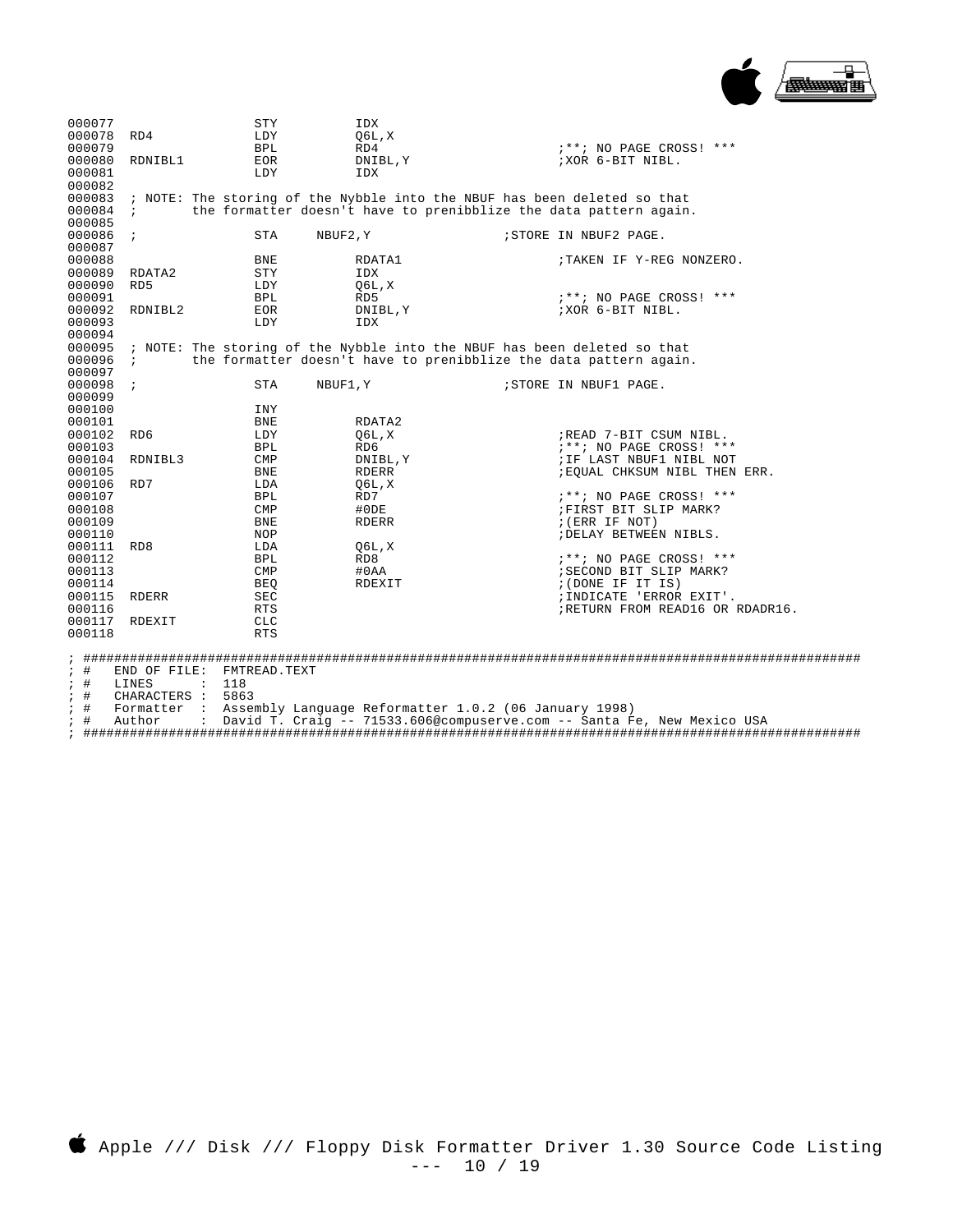

| ; #<br>; #       | FILE NAME:                         | FMTWRADDR.TEXT                                                 |                           | PROJECT : Apple /// SOS DISK /// Formatter Device Driver 1.30 (6502 Assembly Source Code) |
|------------------|------------------------------------|----------------------------------------------------------------|---------------------------|-------------------------------------------------------------------------------------------|
|                  |                                    |                                                                |                           |                                                                                           |
| 000001           |                                    | TITLE.                                                         | "16-SECTOR WRITE ADDRESS" |                                                                                           |
| 000002<br>000003 |                                    | .PAGE                                                          |                           |                                                                                           |
| 000004           | $\cdot$                            |                                                                |                           |                                                                                           |
| 000005           | $\ddot{i}$                         | WRITE ADR FIELD SUBROUTINE                                     |                           |                                                                                           |
| 000006           | $\ddot{i}$                         | (16-SECTOR FORMAT)                                             | $\ast$                    |                                                                                           |
| 000007<br>000008 | $\cdot$ ;<br>$\cdot$               | WRITES SPECIFIED NUMBER OF<br>40-USEC (10-BIT) SELF-SYNC       |                           |                                                                                           |
| 000009           | $\cdot$                            | NIBLS, ADR FIELDS 16-SECTOR *                                  |                           |                                                                                           |
| 000010           | $\cdot$ :                          | START MARKS $($D5, $AA, $96)$ ,                                |                           |                                                                                           |
| 000011           | $\ddot{i}$                         | BODY (VOLUME, TRACK, SECTOR,*                                  |                           |                                                                                           |
| 000012<br>000013 | $\ddot{i}$<br>$\cdot$              | CHECKSUM), END FIELD MARKS, *<br>AND THE WRITE TURN-OFF NIBL.* |                           |                                                                                           |
| 000014           | $\ddot{i}$                         |                                                                |                           |                                                                                           |
| 000015           |                                    |                                                                |                           |                                                                                           |
| 000016           | $\cdot$                            |                                                                |                           |                                                                                           |
| 000017<br>000018 |                                    | ------- ON ENTRY -------                                       |                           |                                                                                           |
| 000019           | $\ddot{i}$<br>$\cdot$ ;            | THE LOCATIONS VOLUME, TRK,                                     |                           |                                                                                           |
| 000020           | $\cdot$                            | AND NSECT MUST CONTAIN THE                                     |                           |                                                                                           |
| 000021           | $\cdot$                            | DESIRED VOLUME, TRACK, AND                                     |                           |                                                                                           |
| 000022<br>000023 | $\cdot$ ;                          | SECTOR VALUES DESIRED.                                         |                           |                                                                                           |
| 000024           | $\cdot$<br>$\cdot$ :               | THE PROPER DRIVE MUST BE                                       |                           |                                                                                           |
| 000025           | $\cdot$ ;                          | ENABLED AND UP TO SPEED IN                                     | *                         |                                                                                           |
| 000026           | $\cdot$                            | READ MODE (Q7L, Q6L).                                          |                           |                                                                                           |
| 000027<br>000028 | $\cdot$<br>$\cdot$ ;               | X-REG CONTAINS SLOTNUM                                         |                           |                                                                                           |
| 000029           | $\ddot{i}$                         | TIMES 16.                                                      |                           |                                                                                           |
| 000030           | $\cdot$                            |                                                                |                           |                                                                                           |
| 000031           | $\cdot$ $\cdot$                    | Y-REG CONTAINS NUMBER OF                                       |                           |                                                                                           |
| 000032<br>000033 | $\ddot{i}$<br>MINUS 1.<br>$\cdot$  | SELF-SYNC NIBLS DESIRED                                        |                           |                                                                                           |
| 000034           | $\cdot$ ;                          | $(0$ FOR 256 NIBLS)                                            |                           |                                                                                           |
| 000035           |                                    |                                                                |                           |                                                                                           |
| 000036           |                                    |                                                                |                           |                                                                                           |
| 000037<br>000038 | $\ddot{i}$                         | ------- REQUIRES -------                                       |                           |                                                                                           |
| 000039           | $\ddot{i}$                         |                                                                |                           |                                                                                           |
| 000040           | $\cdot$                            | 1 USEC CYCLE                                                   |                           |                                                                                           |
| 000041<br>000042 |                                    |                                                                |                           |                                                                                           |
| 000043           | $\cdot$                            |                                                                |                           |                                                                                           |
| 000044           | $\ddot{i}$                         | ------- CAUTION --------                                       |                           |                                                                                           |
| 000045           | $\ddot{i}$                         |                                                                |                           |                                                                                           |
| 000046<br>000047 | $\cdot$<br>CRITICAL.<br>$\ddot{i}$ | MOST OF THIS CODE IS TIME<br>OBSERVE ALL                       |                           |                                                                                           |
| 000048           | $\ddot{i}$                         | 'NO PAGE CROSS!' WARNINGS                                      | *                         |                                                                                           |
| 000049           | ON BRANCHES.<br>$\ddot{i}$         |                                                                |                           |                                                                                           |
| 000050<br>000051 | $\ddot{i}$                         |                                                                |                           |                                                                                           |
| 000052           | WADR16                             | SEC                                                            |                           | ; ANTICIPATE WR PROT ERR.                                                                 |
| 000053           |                                    | LDA                                                            | Q6H, X                    | ; INTO 'WR PROT SENSE' MODE.                                                              |
| 000054           |                                    | LDA                                                            | Q7L, X                    | ; SENSE IT (NEG=PROTECTED)                                                                |
| 000055<br>000056 |                                    | BMI<br>LDA                                                     | WADRTS<br>#0FF            | ; ERR EXIT IF PROTECTED.<br>; SELF-SYNC NIBL.                                             |
| 000057           |                                    | STA                                                            | 07H, X                    | ; WRITE FIRST NIBL.                                                                       |
| 000058           |                                    | CMP                                                            | Q6L,X                     | $(4)$ BACK TO WRITE MODE.                                                                 |
| 000059           |                                    | PHA                                                            |                           | $(3)$ FOR DELAY.                                                                          |
| 000060<br>000061 | WSYNC1                             | PLA<br>JSR                                                     | WADRTS1                   | ; (4)<br>$(12)$ FOR 40-USEC NIBLS.                                                        |
| 000062           |                                    | JSR                                                            | WADRTS1                   | ; (12)                                                                                    |
| 000063           |                                    | STA                                                            | Q6H, X                    | $(5)$ WRITE NIBL.                                                                         |
| 000064<br>000065 |                                    | CMP<br>NOP                                                     | Q6L,X                     | $(4)$ (BACK TO WRITE MODE)<br>$(2)$ FOR DELAY.                                            |
| 000066           |                                    | DEY                                                            |                           | $(2)$ NEXT OF 'N' NIBLS.                                                                  |
| 000067           |                                    | BNE                                                            | WSYNC1                    | ; (3) **; NO PAGE CROSS! ***                                                              |
| 000068           |                                    | LDA                                                            | #0D5                      | $(2)$ ADR MARK 1.                                                                         |
| 000069<br>000070 |                                    | JSR<br>LDA                                                     | WNIBLB2<br>#0AA           | $(15, 9, 6)$ WRITE IT.<br>$(2)$ ADR MARK 2.                                               |
| 000071           |                                    | JSR                                                            | WNIBLB2                   | $(15, 9, 6)$ WRITE IT.                                                                    |
| 000072           |                                    | LDA                                                            | #096                      | $(2)$ 16-SECTOR ADR MARK 3.                                                               |
| 000073<br>000074 |                                    | JSR                                                            | WNIBLB2                   | $(15, 9, 6)$ WRITE IT.<br>; (3)                                                           |
| 000075           |                                    | LDA                                                            | NVOL                      |                                                                                           |
|                  | JSR                                | WBYTE                                                          |                           | $(14, 9, 6)$ WRITE NVOL (ODD, THEN EVEN, BITS.)                                           |

 $\bullet$  Apple /// Disk /// Floppy Disk Formatter Driver 1.30 Source Code Listing<br>--- 11 / 19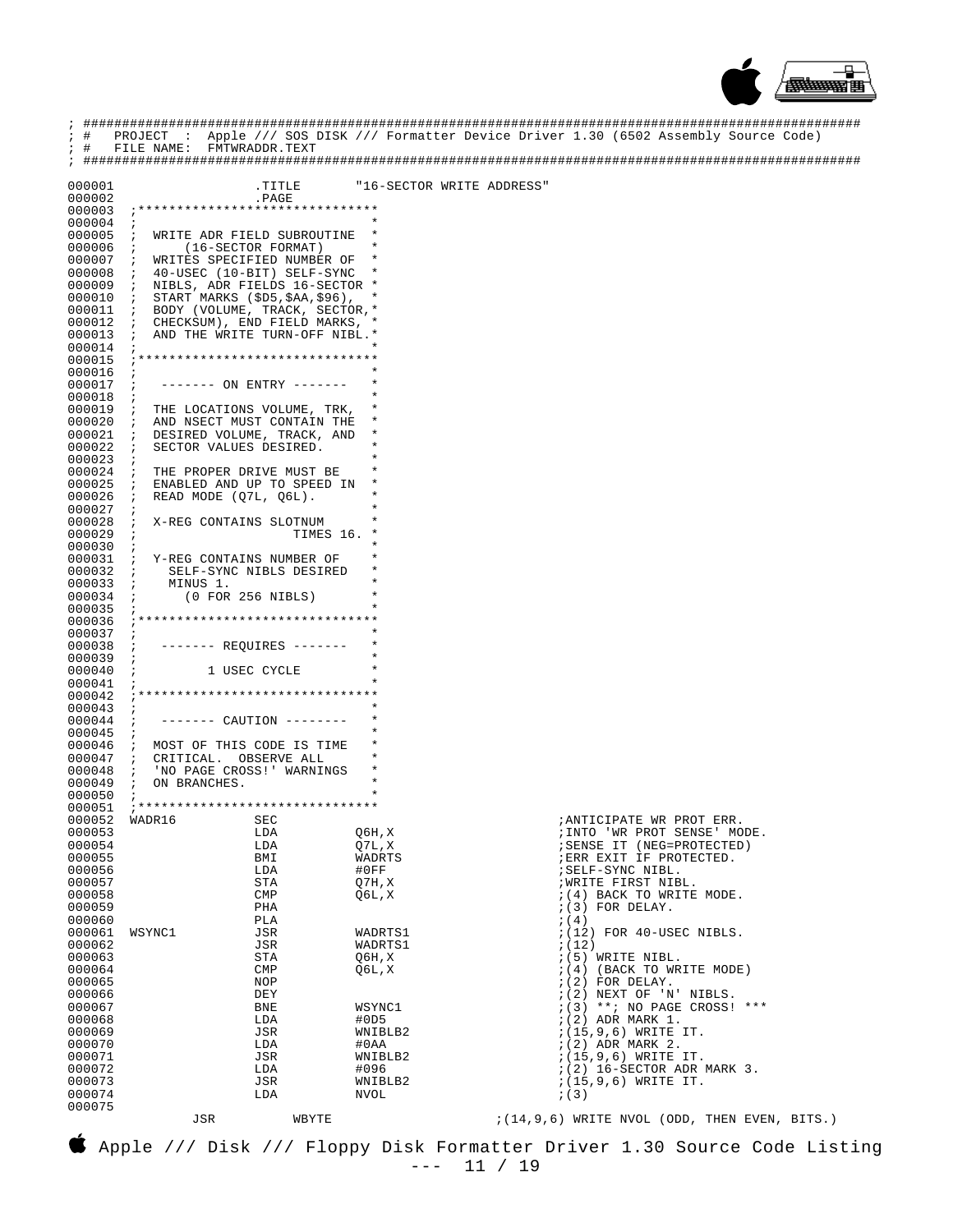

| 000076           |                               | LDA            | TRK                                  | $(3)$ WRITE TRACK NUMBER.           |
|------------------|-------------------------------|----------------|--------------------------------------|-------------------------------------|
| 000077           |                               | JSR            | WBYTE                                | $(14, 9, 6)$ ODD, THEN EVEN, BITS)  |
| 000078           |                               | LDA            | NSECT                                | $(3)$ WRITE SECTOR NUMBER.          |
| 000079           |                               | <b>JSR</b>     | WBYTE                                | $(14, 9, 6)$ (ODD, THEN EVEN, BITS) |
| 000080           |                               | LDA            | NVOL                                 | ; (3)                               |
| 000081           |                               | EOR            | TRK                                  | $(3)$ FORM ADR FIELD CHECKSUM.      |
| 000082           |                               | EOR            | NSECT                                | ; (3)                               |
| 000083           |                               | PHA            |                                      | $(3)$ SAVE FOR EVEN BITS.           |
|                  |                               | LSR            | Α                                    |                                     |
| 000084           |                               |                |                                      | $(2)$ ALIGHN ODD BITS.              |
| 000085           |                               | ORA            | ΑA                                   | $(3)$ SET CLOCK BITS.               |
| 000086           | $\cdot$                       |                | (PRECISE TIMING, 32 CYCLES PER NIBL) |                                     |
| 000087           |                               | STA            | 06H, X                               | $(5)$ WRITE CHECKSUM ODD BITS.      |
| 000088           |                               | LDA            | 06L, X                               | $(4)$ BACK TO WRITE MODE.           |
| 000089           |                               | PLA            |                                      | $(4)$ RECOVER FOR EVEN BITS.        |
| 000090           |                               | ORA            | #0AA                                 | $(2)$ SET CLOCK BITS.               |
| 000091           |                               | JSR            | WNIBLA                               | $(17, 9, 6)$ WRITE THEM.            |
| 000092           |                               | LDA            | #ODE                                 | $(2)$ END MARK 1.                   |
| 000093           |                               | JSR            | WNIBLB2                              | $(15, 9, 6)$ WRITE IT.              |
| 000094           |                               | LDA            | #0AA                                 | $(2)$ END MARK 2.                   |
| 000095           |                               | JSR            | WNIBLB2                              | $(15, 9, 6)$ WRITE IT.              |
| 000096           |                               | LDA            | #0EB                                 | $(2)$ END MARK 3.                   |
| 000097           |                               | <b>JSR</b>     | WNIBLB2                              | $(15, 9, 6)$ 'WRITE TURN-OFF'       |
| 000098           |                               | <b>CLC</b>     |                                      | ; INDICATE NO WR PROT ERR.          |
| 000099           | WADRTS                        | LDA            | 07L, X                               | ; OUT OF WRITE MODE.                |
| 000100           |                               | LDA            | Q6L,X                                | ;TO READ MODE.                      |
| 000101           | WADRTS1                       | <b>RTS</b>     |                                      | ; RETURN                            |
| 000102           | WBYTE                         | PHA            |                                      | $(3)$ PRESERVE FOR EVEN BITS.       |
| 000103           |                               | LSR            | Α                                    | $(2)$ ALIGN ODD BITS.               |
| 000104           |                               | ORA            | AA                                   | $(3)$ SET CLOCK BITS.               |
| 000105           |                               | STA            | Q6H, X                               | $(5)$ WRITE NIBL.                   |
| 000106           |                               | CMP            | 06L,X                                | ; (4)                               |
| 000107           |                               | PLA            |                                      | $(4)$ RECOVER FOR EVEN BITS.        |
| 000108           |                               | NOP            |                                      | ; (2)                               |
| 000109           |                               | NOP            |                                      | $(2)$ FOR DELAY.                    |
| 000110           |                               | NOP            |                                      | ; (2)                               |
| 000111           |                               | ORA            | #0AA                                 | $(2)$ SET CLOCK BITS.               |
|                  |                               |                |                                      |                                     |
| 000112<br>000113 | WNIBLA                        | NOP            |                                      | $(2)$ $(17, 9, 6)$ ENTRY.           |
|                  | WNIBLB2                       | NOP            |                                      | $(2)$ $(15, 9, 6)$ ENTRY.           |
| 000114           |                               | PHA            |                                      | $(3)$ FOR                           |
| 000115           |                               | PLA            |                                      | DELAY.<br>; (4)                     |
| 000116           | WRNIBL                        | STA            | 06H, X                               | $(5)$ WRITE NIBL.                   |
| 000117           |                               | <b>CMP</b>     | Q6L,X                                | ; (4)                               |
| 000118           |                               | <b>RTS</b>     |                                      | $(6)$ RETURN.                       |
|                  |                               |                |                                      |                                     |
| $;$ $\#$         | END OF FILE:                  | FMTWRADDR.TEXT |                                      |                                     |
| $;$ #            | LINES<br>$\ddot{\phantom{a}}$ | 118            |                                      |                                     |
| $;$ #            | CHARACTERS :                  | 7495           |                                      |                                     |

; # Formatter : Assembly Language Reformatter 1.0.2 (06 January 1998)

; # Author : David T. Craig -- 71533.606@compuserve.com -- Santa Fe, New Mexico USA

; ####################################################################################################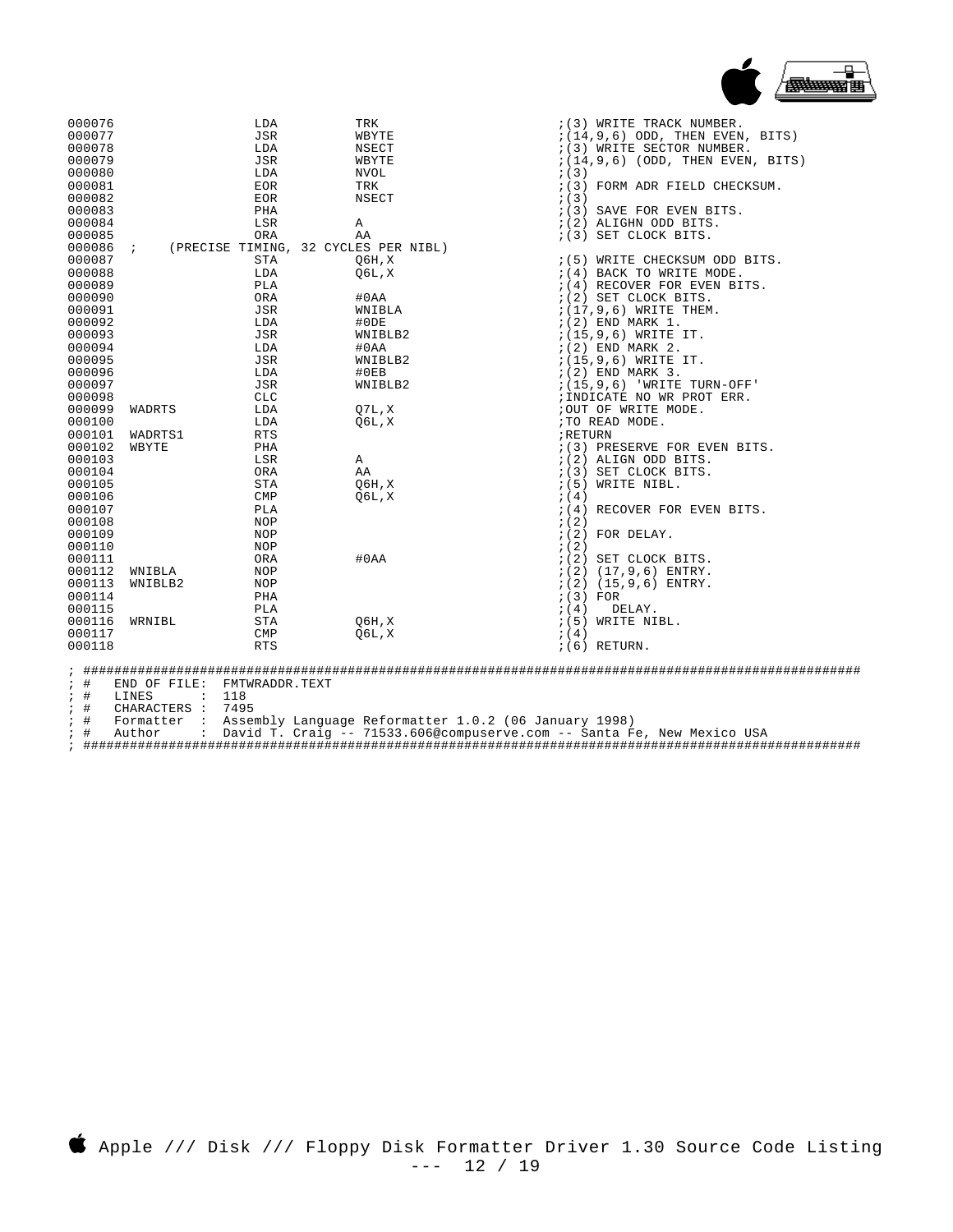

| i.<br>; #        | PROJECT<br><b>Contractor</b>               |                                             |                                                             |                      | Apple /// SOS DISK /// Formatter Device Driver 1.30 (6502 Assembly Source Code) |
|------------------|--------------------------------------------|---------------------------------------------|-------------------------------------------------------------|----------------------|---------------------------------------------------------------------------------|
| $;$ #            | FILE NAME: FMTFORMAT.TEXT                  |                                             |                                                             |                      |                                                                                 |
|                  |                                            |                                             |                                                             |                      |                                                                                 |
| 000001           |                                            | TITLE.                                      | "16-SECTOR FORMATTER"                                       |                      |                                                                                 |
| 000002<br>000003 | $\ddot{i}$<br>; THIS IS THE 'SEEK' ROUTINE |                                             |                                                             |                      |                                                                                 |
| 000004           | $\mathbf{i}$                               | SEEKS TRACK 'N' IN SLOT #X/\$10             |                                                             |                      |                                                                                 |
| 000005<br>000006 | $\ddot{i}$                                 |                                             | ; DOES NOT CARE WHETHER ON DRIVE 0 OR 1 OR N                |                      |                                                                                 |
| 000007           | MYSEEK                                     | ASL                                         | Α                                                           |                      |                                                                                 |
| 000008           |                                            | ASL                                         | CURTRK                                                      |                      | ; SEEK IS IN HALFTRACKS                                                         |
| 000009<br>000010 |                                            | STA<br>TXA                                  | TRKN                                                        |                      | ; SAVE DESTINATION TRACK(*2)<br>TXY ROUTINE                                     |
| 000011           |                                            | LSR                                         | Α                                                           |                      |                                                                                 |
| 000012           |                                            | LSR                                         | Α                                                           |                      |                                                                                 |
| 000013<br>000014 |                                            | LSR<br>LSR                                  | Α<br>Α                                                      |                      |                                                                                 |
| 000015           |                                            | TAY                                         |                                                             |                      |                                                                                 |
| 000016<br>000017 |                                            | LDA<br>JSR                                  | TRKN<br>SEEK                                                |                      | ; AND WHERE I'M GOING TO<br>GO THERE!                                           |
| 000018           |                                            | LSR                                         | CURTRK                                                      |                      | ; DIVIDE BACK DOWN                                                              |
| 000019           |                                            | RTS                                         |                                                             |                      |                                                                                 |
| 000020<br>000021 |                                            | .PAGE                                       | **************************************                      |                      |                                                                                 |
| 000022           | $\ddot{i}$                                 |                                             |                                                             |                      |                                                                                 |
| 000023           | $\ddot{i}$                                 |                                             | FORMATTER INITIALIZATION SUBROUTINE                         |                      |                                                                                 |
| 000024<br>000025 |                                            | This subroutine is called by the            |                                                             |                      |                                                                                 |
| 000026           |                                            |                                             | driver during OPEN; it will perform                         |                      |                                                                                 |
| 000027<br>000028 |                                            |                                             | all necessary startup initialization                        | $^\star$             |                                                                                 |
| 000029           | $\ddot{i}$<br>$\ddot{ }$                   |                                             | prior to opening the FORMATTER driver.                      |                      |                                                                                 |
| 000030           | INPUT : none                               |                                             |                                                             | $\star$              |                                                                                 |
| 000031<br>000032 | OUTPUT: NONE                               |                                             |                                                             |                      | /RRA82237/                                                                      |
| 000033           |                                            |                                             |                                                             |                      |                                                                                 |
| 000034           |                                            |                                             |                                                             |                      |                                                                                 |
| 000035<br>000036 | $\mathcal{L}$                              |                                             | for 1.1 release: nothing to do since RevO ROM not supported |                      | /RRA82237/                                                                      |
| 000037           | FMTSTARTUP                                 | .EQU                                        | $\star$                                                     |                      |                                                                                 |
|                  |                                            |                                             |                                                             |                      |                                                                                 |
| 000038           |                                            | LDA                                         | #0                                                          |                      | ; GOOD                                                                          |
| 000039<br>000040 |                                            | RTS<br>. PAGE                               |                                                             |                      |                                                                                 |
| 000041           |                                            |                                             |                                                             |                      |                                                                                 |
| 000042           | $\mathbf{r}$                               |                                             |                                                             | $^\star$             |                                                                                 |
| 000043<br>000044 | $\ddot{ }$<br>$\ddot{i}$                   | FORMATTER SUBROUTINE                        |                                                             | $\star$              |                                                                                 |
| 000045           | $\ddot{i}$                                 |                                             | INPUT: $X = DRIVE TO BE FORMATTED (1.4)$                    |                      |                                                                                 |
| 000046<br>000047 | $\ddot{i}$<br>$\ddot{i}$                   |                                             | 'USERBUF' POINTER INITIALIZED.                              | $\star$              |                                                                                 |
| 000048           | ; OUTPUT: AC = RETURN CODE AS FOLLOWS:     |                                             |                                                             |                      |                                                                                 |
| 000049           | $\ddot{ }$                                 | 0 : GOOD COMPLETION                         |                                                             | *                    |                                                                                 |
| 000050<br>000051 | $\ddot{i}$<br>$\ddot{i}$                   | 1 : UNABLE TO FORMAT<br>2 : WRITE-PROTECTED |                                                             | $^\star$             |                                                                                 |
| 000052           | i.                                         | 3 : DRIVE TOO SLOW                          |                                                             | $^\star$<br>$^\star$ | /RRA82237/                                                                      |
| 000053<br>000054 | $\ddot{ }$                                 | 4 : DRIVE TOO FAST                          |                                                             | $\star$              | /RRA82237/                                                                      |
| 000055           |                                            |                                             |                                                             |                      |                                                                                 |
| 000056           |                                            |                                             |                                                             |                      |                                                                                 |
| 000057<br>000058 | DSKFORM                                    | .EQU                                        |                                                             |                      |                                                                                 |
| 000059           | $\mathbf{i}$                               | SELECT THE CORRECT DRIVE:                   |                                                             |                      |                                                                                 |
| 000060<br>000061 |                                            | LDY                                         | SEL1,X                                                      |                      | GET FIRST SELECT                                                                |
| 000062           |                                            | LDA                                         | 0C000, Y                                                    |                      | ; SELECT #1                                                                     |
| 000063           |                                            | LDY                                         | SEL2,X                                                      |                      | GET SECOND SELECT                                                               |
| 000064<br>000065 |                                            | LDA<br>LDY                                  | 0C000, Y<br>SEL3,X                                          |                      | ; SELECT #2<br>GET THIRD SELECT                                                 |
| 000066           |                                            | LDA                                         | 0C000, Y                                                    |                      | ; SELECT #3                                                                     |
| 000067           |                                            |                                             |                                                             |                      |                                                                                 |
| 000068<br>000069 |                                            | CPX<br>BNE                                  | #1<br>\$030                                                 |                      | ; INTERNAL (.D1) ?<br>; =>NO, IT'S EXTERNAL                                     |
| 000070           |                                            | LDA                                         | 0C0EA                                                       |                      | ; SELECT INTERNAL                                                               |
| 000071<br>000072 | \$030                                      | JMP<br>LDA                                  | \$032<br>0C0EB                                              |                      | <b>SELECT EXTERNAL</b>                                                          |
| 000073           |                                            |                                             |                                                             |                      |                                                                                 |
| 000074           | ; SET UP THE ENVIRONMENT:                  |                                             |                                                             |                      |                                                                                 |
| 000075<br>000076 | \$032                                      | LDA                                         | $E$ REG                                                     |                      |                                                                                 |

Apple /// Disk /// Floppy Disk Formatter Driver 1.30 Source Code Listing  $--- 13 / 19$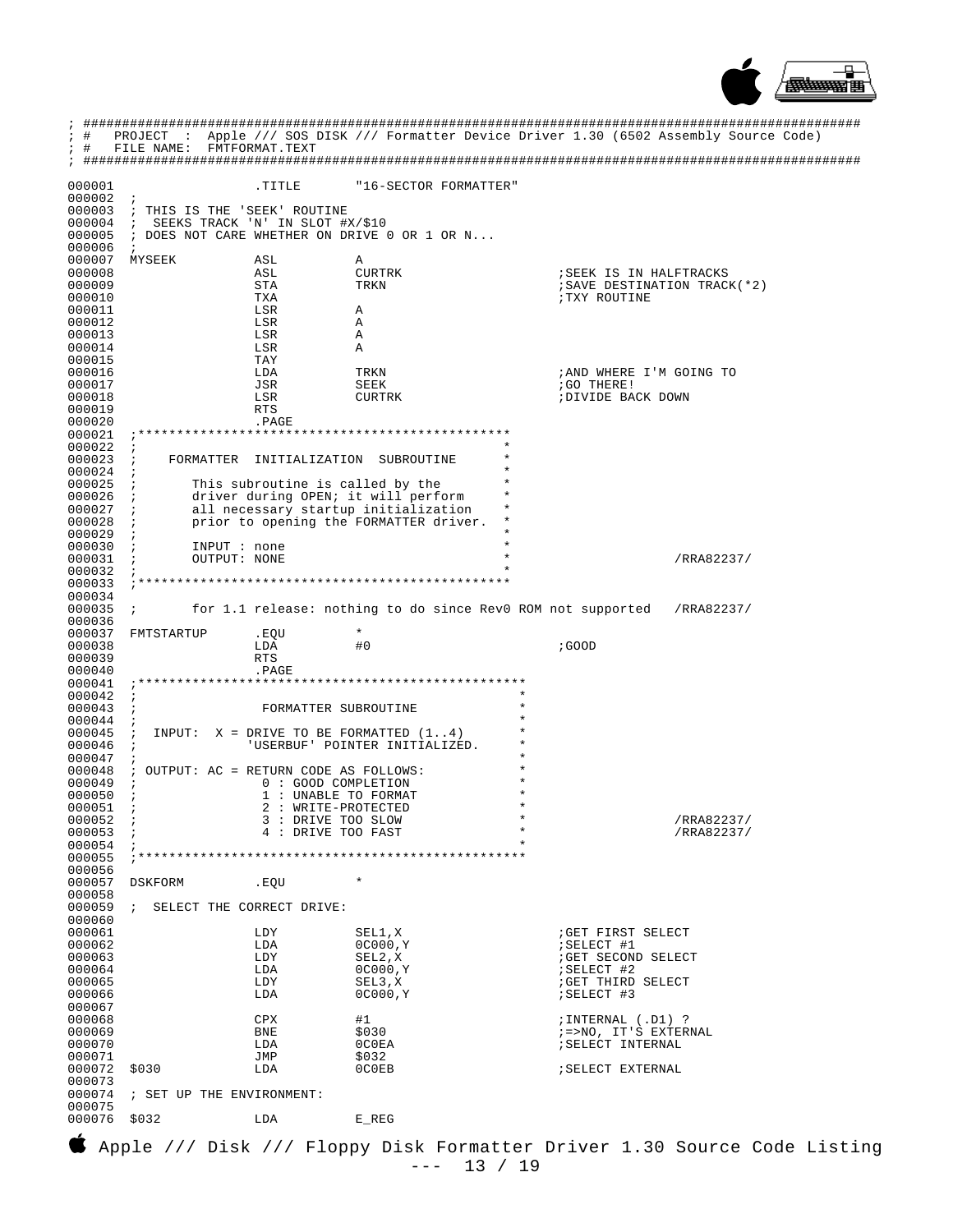

| 000077<br>000078<br>000079i<br>000080<br>000081<br>000082 |                                           | STA<br>ORA<br>AND<br>$#0FF-10$<br>STA<br>PHP<br>PLA | E_SAVE<br>#83<br>$E$ REG                                  | ; SAVE CALLER ENV<br><i>i</i> 1 MHz, ROM enabled<br>; inhibit the RESET<br>; SAVE CALLER INHIBITS |
|-----------------------------------------------------------|-------------------------------------------|-----------------------------------------------------|-----------------------------------------------------------|---------------------------------------------------------------------------------------------------|
| 000083<br>000084<br>000085                                | ; SAVE THE ROM'S ZEROPAGE AREA:           | STA                                                 | P_SAVE                                                    |                                                                                                   |
| 000086                                                    |                                           |                                                     |                                                           |                                                                                                   |
| 000087<br>000088                                          | \$035                                     | LDX<br>LDA                                          | #31.<br>1480,X                                            | ; INDEX<br>; SAVE EXTEND                                                                          |
| 000089                                                    |                                           | STA                                                 | XTNDSAVE, X                                               |                                                                                                   |
| 000090                                                    |                                           | LDA                                                 | 80,X                                                      |                                                                                                   |
| 000091<br>000092                                          |                                           | STA                                                 | ZEROSAVE, X                                               |                                                                                                   |
| 000093                                                    |                                           | DEX<br>BPL                                          | \$035                                                     |                                                                                                   |
| 000094<br>000095                                          | ; START THE MOTOR:                        |                                                     |                                                           |                                                                                                   |
| 000096<br>000097                                          |                                           | LDX                                                 | #060                                                      | ; ALL APPLE-III DRIVES ARE                                                                        |
| 000098                                                    |                                           | STX                                                 | IBSLOT                                                    |                                                                                                   |
| 000099                                                    |                                           | LDA                                                 | MOTORON, X                                                | ;IN SLOT 6                                                                                        |
| 000100<br>000101                                          |                                           |                                                     | 000102 ; Note: PRENIB16 returns to us in 1 MHz mode.      | ; PRENIBBLIZE THE DATA BUFFER PRIOR TO WRITING (WHILE MOTORING-UP):                               |
| 000103<br>000104                                          |                                           | LDA                                                 | $E$ REG                                                   | ; SET 2 MHz MODE FOR                                                                              |
| 000105                                                    |                                           | AND                                                 | #7F                                                       | ; FASTER                                                                                          |
| 000106                                                    |                                           | STA                                                 | $E$ REG                                                   | ; PRENIB OPERATION                                                                                |
| 000107<br>000108                                          |                                           | LDA<br>STA                                          | USERBUF<br>BUF                                            | <b>; SET DATA ADDRESS</b><br>; TO POINT TO                                                        |
| 000109                                                    |                                           | LDA                                                 | USERBUF+1                                                 | THE CALLER'S<br>$\ddot{i}$                                                                        |
| 000110                                                    |                                           | STA                                                 | $BUF+1$                                                   | BUFFER<br>$\ddot{ }$                                                                              |
| 000111<br>000112                                          |                                           | LDA<br>STA                                          | USERBUF+2<br>$1400 + BUF + 1$                             | ; ALSO SET XTND BYTE                                                                              |
| 000113<br>000114                                          |                                           | JSR                                                 | PRENIB16                                                  | ; PRENIB THE BUFFER!                                                                              |
| 000115                                                    |                                           | LDA                                                 | #0D7                                                      | <i>I</i> ALMOST 1 SECOND                                                                          |
| 000116                                                    |                                           | STA                                                 | MONTIME+1                                                 |                                                                                                   |
| 000117<br>000118                                          |                                           |                                                     | ; RECALIBRATE THE HEAD WHILE THE MOTOR COMES UP TO SPEED: |                                                                                                   |
| 000119                                                    |                                           |                                                     |                                                           |                                                                                                   |
| 000120                                                    |                                           | LDA                                                 | #80.                                                      | FAKING TRACK 80 FORCES RECAL                                                                      |
| 000121<br>000122                                          |                                           | STA<br>LDA                                          | CURTRK<br>#0                                              | ; WE WANNA GO TO ZEEEEERO!                                                                        |
| 000123                                                    |                                           | JSR                                                 | MYSEEK                                                    | ; HONNNNNNNNK!                                                                                    |
| 000124                                                    |                                           |                                                     |                                                           |                                                                                                   |
| 000125<br>000126                                          | WAITUP                                    | LDA<br>BEQ                                          | MONTIME+1<br>\$040                                        | ; MOTOR UP TO SPEED?<br>$i = > YES$                                                               |
| 000127                                                    |                                           | JSR                                                 | MSWAIT                                                    | ; NO, WAIT FOR A BIT                                                                              |
| 000128                                                    |                                           | JMP                                                 | WAITUP                                                    |                                                                                                   |
| 000129<br>000130                                          | ; INITIALIZE THINGS:                      |                                                     |                                                           |                                                                                                   |
| 000131                                                    |                                           |                                                     |                                                           |                                                                                                   |
| 000132 \$040                                              |                                           | SEI                                                 |                                                           | ; NO IRQ DURING FORMATTING                                                                        |
| 000133<br>000134                                          |                                           | LDA<br>STA                                          | #0<br>INTRTRY                                             | SET INTERRUPT RETRIES<br>; TO ZERO (NONE OCCURRED)                                                |
| 000135                                                    |                                           | LDA                                                 | #80                                                       | <b>SET INHIBIT INDICATOR</b>                                                                      |
| 000136                                                    |                                           | STA                                                 | IMASK                                                     | ; TO SAY 'NO ENABLE, PLEASE'                                                                      |
| 000137<br>000138                                          |                                           |                                                     |                                                           |                                                                                                   |
|                                                           | LDA                                       | #1                                                  |                                                           | ; RANDY SAYS ALL SARA DISKETTES WILL BE VOLUME 1                                                  |
| 000139                                                    |                                           | STA                                                 | <b>NVOL</b>                                               | ; FOR FORMATTER.                                                                                  |
| 000140<br>000141                                          |                                           | LDA<br>STA                                          | #0AA<br>AA                                                | ; SET Z-PAG LOC TO \$AA FOR<br>; TIME DEPENDENT REFERENCES.                                       |
| 000142                                                    |                                           | LDA                                                 | DCB_MAXSYNC                                               | /RRA82237/<br>$\ddot{ }$                                                                          |
| 000143                                                    |                                           | CLC                                                 |                                                           | <b>; USE LARGER VALUE</b><br>/RRA82237/                                                           |
| 000144<br>000145                                          |                                           | ADC<br>STA                                          | #2<br>NSYNC                                               | ; TO START OFF<br>/RRA82237/<br>; BEGINNING SELF-SYNC NIBLS.                                      |
| 000146                                                    |                                           |                                                     |                                                           |                                                                                                   |
| 000147                                                    |                                           | LDA                                                 | #0                                                        | ; START ON TRACK ZERO                                                                             |
| 000148<br>000149                                          |                                           | STA                                                 | TRK                                                       |                                                                                                   |
| 000150                                                    | FORMTRK                                   | LDA                                                 | TRK                                                       |                                                                                                   |
| 000151                                                    |                                           | LDX                                                 | #60                                                       |                                                                                                   |
| 000152                                                    |                                           | JSR                                                 | MYSEEK                                                    | ; GOTO NEXT TRACK.                                                                                |
| 000153<br>000154<br>000155                                | ; See if the diskette is Write-Protected: |                                                     |                                                           |                                                                                                   |
| 000156                                                    |                                           | LDX                                                 | #60                                                       |                                                                                                   |
|                                                           |                                           |                                                     |                                                           | Apple /// Disk /// Floppy Disk Formatter Driver 1.30 Source Code Listing                          |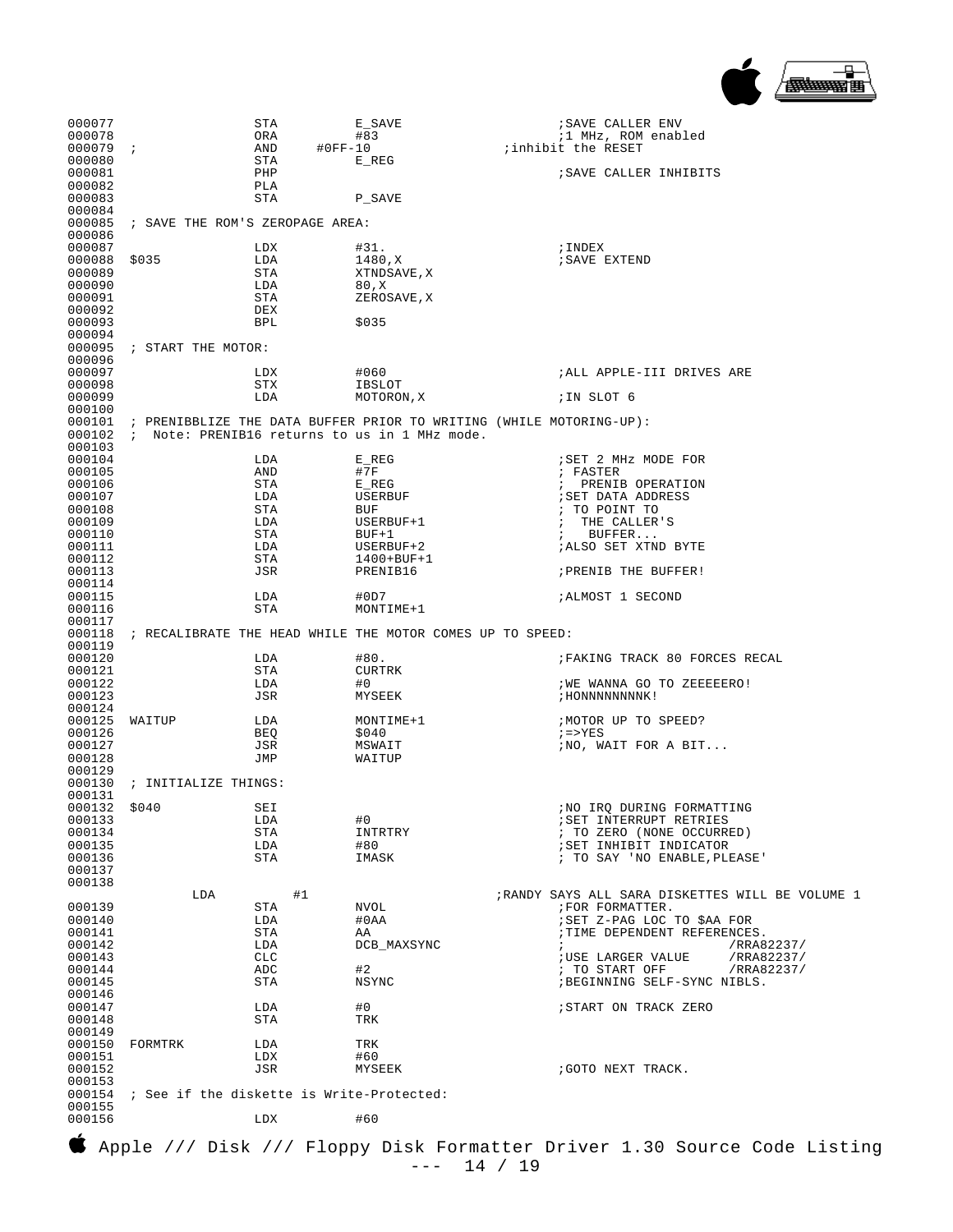

| 000157                     |                                                                                                   | LDA               | Q6H, X                                                                     | ; SENSE WRITEPROT MODE                                               |                          |
|----------------------------|---------------------------------------------------------------------------------------------------|-------------------|----------------------------------------------------------------------------|----------------------------------------------------------------------|--------------------------|
| 000158<br>000159           |                                                                                                   | LDA<br>TAY        | Q7L,X                                                                      | <i><b>SAVE RESULT</b></i>                                            |                          |
| 000160                     |                                                                                                   | LDA               | Q7L,X                                                                      | ; BACK INTO                                                          |                          |
| 000161                     |                                                                                                   | LDA               | Q6L,X                                                                      | ; READ MODE                                                          |                          |
| 000162                     |                                                                                                   | TYA               |                                                                            |                                                                      |                          |
| 000163<br>000164           |                                                                                                   | BPL<br>LDA        | \$010                                                                      | ;IT'S OK.                                                            |                          |
| 000165                     |                                                                                                   | JMP               | #2<br>FORMDONE                                                             | ; FLAG WRITE PROTECT.                                                |                          |
| 000166<br>000167           | \$010                                                                                             | JSR               | WT16                                                                       | ; WRITE AND VERIFY TRACK.                                            | /RRA82237/               |
| 000168                     |                                                                                                   | <b>BCC</b>        | \$020                                                                      | $i = > NO$ ERROR                                                     |                          |
| 000169<br>000170<br>000171 |                                                                                                   |                   | ; BEFORE SAYING IT'S BAD MEDIA, SEE IF THE DRIVE'S WAY TOO FAST:           | /RRA82237/                                                           |                          |
| 000172                     |                                                                                                   | LDA               | #1                                                                         | <b>; ASSUME BAD MEDIA</b>                                            | /RRA82237/               |
| 000173<br>000174           |                                                                                                   | LDY<br>CPY        | NSYNC<br>DCB_MINSYNC                                                       | GET IT<br>; GAPS TOO SMALL?                                          | /RRA82237/<br>/RRA82237/ |
| 000175                     |                                                                                                   | BCS               | \$015                                                                      | ;GAPS OK: BAD MEDIA                                                  | /RRA82237/               |
| 000176                     |                                                                                                   | LDA               | #4                                                                         | ; "DRIVE TOO FAST"                                                   | /RRA82237/               |
| 000177                     | \$015                                                                                             | JMP               | FORMDONE                                                                   |                                                                      |                          |
| 000178                     |                                                                                                   |                   |                                                                            |                                                                      |                          |
| 000179<br>000180           |                                                                                                   |                   | ; THE MEDIA FORMATTED OKBUT THE DRIVE MIGHT STILL BE TOO SLOW OR TOO FAST. |                                                                      |                          |
| 000181                     | \$020                                                                                             | LDY               | NSYNC                                                                      | GET IT                                                               | /RRA82237/               |
| 000182                     |                                                                                                   | CPY               | DCB MINSYNC                                                                | ; GAPS TOO SMALL?                                                    | /RRA82237/               |
| 000183<br>000184           |                                                                                                   | BCS               | \$025                                                                      | ; GAPS LARGE ENOUGH                                                  | /RRA82237/               |
| 000185                     |                                                                                                   | LDA<br>JMP        | #4<br>FORMDONE                                                             | ; "DRIVE TOO FAST"<br>$\ddot{i}$                                     | /RRA82237/<br>/RRA82237/ |
| 000186                     | \$025                                                                                             | CPY               | DCB_MAXSYNC                                                                | ; GAPS TOO LARGE?                                                    | /RRA82237/               |
| 000187                     |                                                                                                   | BCC               | \$030                                                                      | $i - > OK$                                                           | /RRA82237/               |
| 000188                     |                                                                                                   | LDA               | #3                                                                         | ; "DRIVE TOO SLOW"                                                   | /RRA82237/               |
| 000189<br>000190           | \$030                                                                                             | JMP<br>LDA        | FORMDONE                                                                   | $\ddot{i}$                                                           | /RRA82237/               |
| 000191                     |                                                                                                   | STA               | DCB_SECTRETRY<br>RETRYCNT                                                  | <b>SECTOR RETRIES</b><br>; TO FIND SECTOR 0.                         | /RRA82258/               |
| 000192                     | FINDS0                                                                                            | .EQU              |                                                                            |                                                                      |                          |
| 000193                     |                                                                                                   | DEC               | RETRYCNT                                                                   | ; DONE RETRIES?                                                      |                          |
| 000194                     |                                                                                                   | BNE               | \$010                                                                      | ; =>NO, KEEP RETRYING.                                               |                          |
| 000195<br>000196           |                                                                                                   | LDA<br>JMP        | #1<br>FORMDONE                                                             | ; 'UNABLE TO FORMAT' ERROR                                           |                          |
| 000197                     |                                                                                                   |                   |                                                                            |                                                                      |                          |
| 000198                     | \$010                                                                                             | LDX               | #60                                                                        |                                                                      |                          |
| 000199                     |                                                                                                   | JSR               | RDADR16                                                                    | ;READ ADR FIELD.                                                     |                          |
| 000200                     |                                                                                                   | BCS               | FINDS0                                                                     | ;RETRY IF ERR.                                                       |                          |
| 000201<br>000202           |                                                                                                   | LDA<br>BNE        | SECT<br>FINDS0                                                             | ; CHECK SECTOR THAT WAS READ.<br>; CONTINUE SEARCHING IF NOT SECT 0. |                          |
| 000203                     |                                                                                                   | LDX               | #60                                                                        |                                                                      |                          |
| 000204                     |                                                                                                   | JSR               | READ16                                                                     | ; NOW READ DATA FIELD.                                               |                          |
| 000205                     |                                                                                                   | BCS               | FINDS0                                                                     | ; CONTINUE SEARCH IF ERR.                                            |                          |
| 000206<br>000207           | (NOW POSITIONED PROPERLY FOR NEXT TRACK)<br>$\ddot{i}$<br>; INCREMENT TRACK NUMBER.<br>INC<br>TRK |                   |                                                                            |                                                                      |                          |
| 000208                     |                                                                                                   | LDA               | TRK                                                                        |                                                                      |                          |
| 000209<br>000210           |                                                                                                   | CMP<br><b>BCC</b> | #35.<br>FORMTRK                                                            | ; CONTINUE IF LESS THAN 35.                                          |                          |
| 000211                     |                                                                                                   |                   |                                                                            |                                                                      |                          |
| 000212                     |                                                                                                   | LDA               | #0                                                                         | ;GOOD COMPLETION                                                     |                          |
| 000213                     |                                                                                                   |                   |                                                                            |                                                                      |                          |
| 000214<br>000215           | FORMDONE                                                                                          | PHA<br>LDX        | #60                                                                        | ; SAVE RETURN CODE                                                   |                          |
| 000216                     |                                                                                                   | LDA               | MOTOROFF, X                                                                | ; TURN MOTOR OFF.                                                    |                          |
| 000217                     |                                                                                                   | LDA               | #0                                                                         |                                                                      |                          |
| 000218                     |                                                                                                   | JSR               | MYSEEK                                                                     | ;RESTORE HEAD TO TRACK 00                                            |                          |
| 000219                     | ; RESTORE THE ROM'S ZEROPAGE AREA:                                                                |                   |                                                                            |                                                                      |                          |
| 000220<br>000221           |                                                                                                   |                   |                                                                            |                                                                      |                          |
| 000222                     |                                                                                                   | LDX               | #31.                                                                       | ; INDEX                                                              |                          |
| 000223                     | \$035                                                                                             | LDA               | XTNDSAVE, X                                                                | <b><i>RESTORE EXTEND</i></b>                                         |                          |
| 000224                     |                                                                                                   | STA               | 1480,X                                                                     |                                                                      |                          |
| 000225                     |                                                                                                   | LDA               | ZEROSAVE, X                                                                |                                                                      |                          |
| 000226<br>000227           |                                                                                                   | STA<br>DEX        | 80,X                                                                       |                                                                      |                          |
| 000228                     |                                                                                                   | BPL               | \$035                                                                      |                                                                      |                          |
| 000229<br>000230           |                                                                                                   |                   |                                                                            |                                                                      |                          |
| 000231                     | ; Restore the caller's Environment:                                                               |                   |                                                                            |                                                                      |                          |
| 000232                     |                                                                                                   | LDA               | P_SAVE                                                                     | ; RESTORE                                                            |                          |
| 000233<br>000234           |                                                                                                   | PHA<br>PLP        |                                                                            | ; INHIBITS                                                           |                          |
| 000235                     |                                                                                                   | LDA               | E_SAVE                                                                     | ; RESTORE                                                            |                          |
| 000236                     |                                                                                                   | STA               | $E$ REG                                                                    | ; ENVIRONMENT                                                        |                          |
| 000237                     |                                                                                                   |                   |                                                                            |                                                                      |                          |

 Apple /// Disk /// Floppy Disk Formatter Driver 1.30 Source Code Listing --- 15 / 19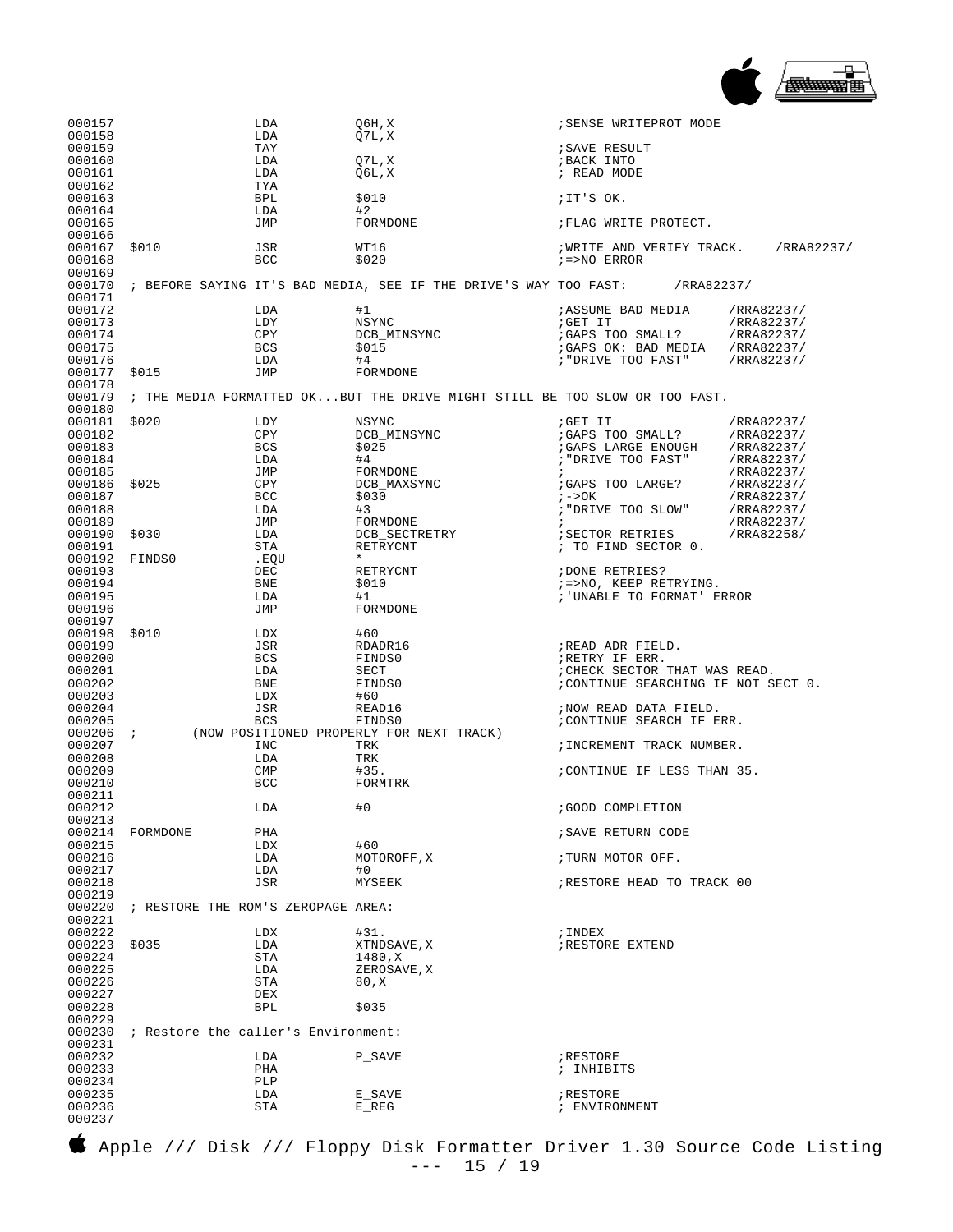

| 000238 | ப   | RESTORE RETURN CODE |
|--------|-----|---------------------|
| 000239 | החת | : AND RETURN.       |

- 
-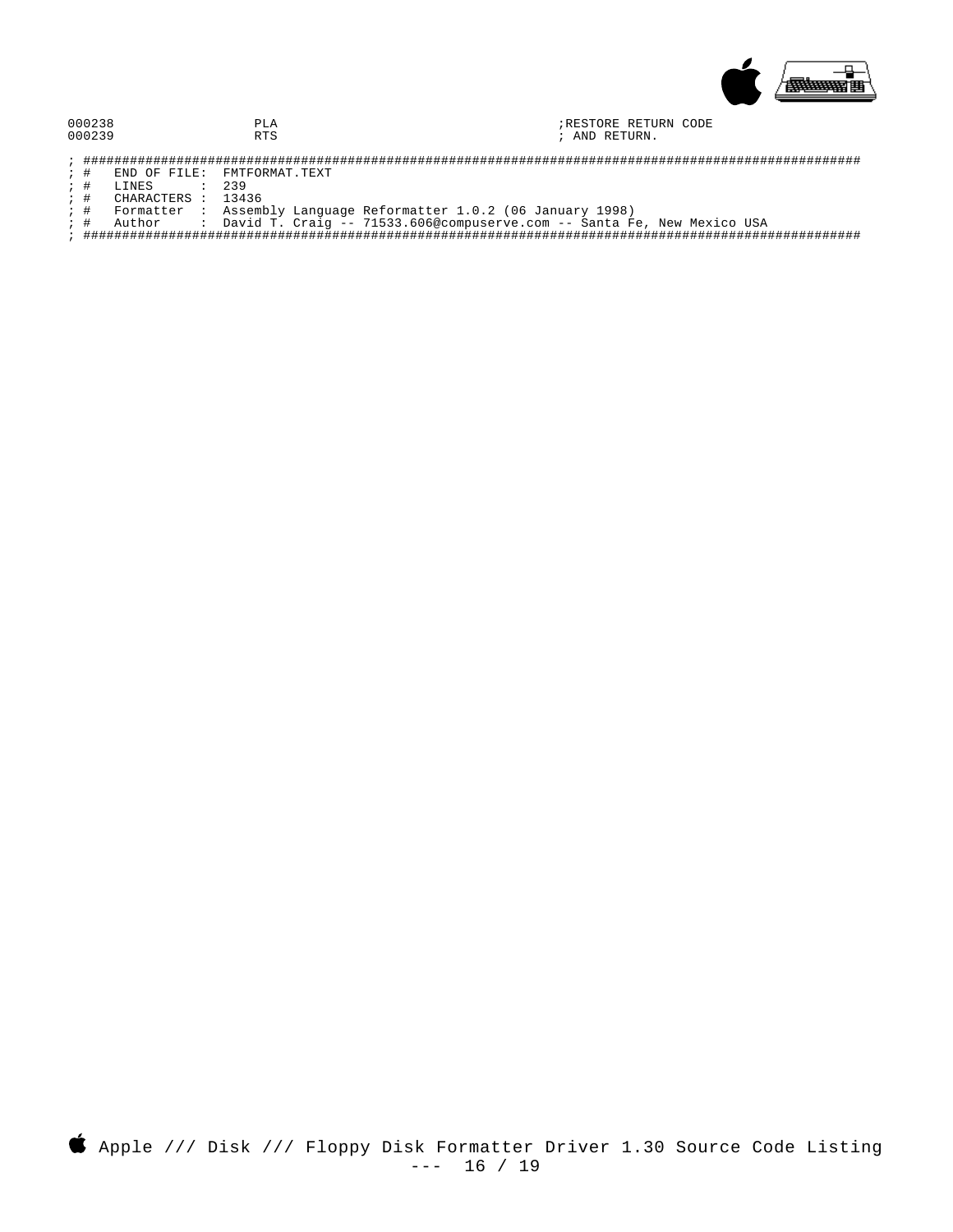

| $;$ #                                                           | PROJECT                                                                         |                                                   |                                                                                                                                                | : Apple /// SOS DISK /// Formatter Device Driver 1.30 (6502 Assembly Source Code) |  |
|-----------------------------------------------------------------|---------------------------------------------------------------------------------|---------------------------------------------------|------------------------------------------------------------------------------------------------------------------------------------------------|-----------------------------------------------------------------------------------|--|
| ; #                                                             | FILE NAME:                                                                      | FMTWTRACK.TEXT                                    |                                                                                                                                                |                                                                                   |  |
| 000001<br>000002                                                |                                                                                 |                                                   |                                                                                                                                                |                                                                                   |  |
| 000003                                                          | $\ddot{i}$<br>$\ddot{i}$                                                        | WRITE TRACK SUBROUTINE                            |                                                                                                                                                |                                                                                   |  |
| 000004                                                          |                                                                                 |                                                   |                                                                                                                                                |                                                                                   |  |
| 000005<br>000006                                                |                                                                                 |                                                   |                                                                                                                                                |                                                                                   |  |
| 000007                                                          |                                                                                 |                                                   | ; WE HAVE A COUNTER, TRKRETRY, WHICH PREVENTS WTRACK16 FROM RETRYING                                                                           | /RRA82237/                                                                        |  |
| 000008<br>000009                                                | $\mathcal{L}$<br>$\ddot{i}$                                                     |                                                   | FOREVER. THE EXTENSIVE RETRIES CAUSED THE TRACK TO PRECESS ON<br>SUCCESSIVE WRITES, POSSIBLY ALLOWING A DAMAGED SPOT ON THE MEDIA TO/RRA82237/ | /RRA82237/                                                                        |  |
| 000010                                                          | $\ddot{i}$                                                                      |                                                   | BE 'SLID' INTO AN INTERSECTOR GAP. SUBSEQUENT DATA WRITES COULD                                                                                | /RRA82237/                                                                        |  |
| 000011                                                          | $\ddot{i}$                                                                      | THEN ENCOUNTER THE DAMAGED AREA.                  |                                                                                                                                                | /RRA82237/                                                                        |  |
| 000012<br>000013                                                | $\ddot{i}$<br>WT16                                                              | .EOU                                              |                                                                                                                                                | ;/RRA82237/                                                                       |  |
| 000014                                                          |                                                                                 | LDA                                               | DCB_TRKRETRY                                                                                                                                   | ; MAX RETRIES TO DO THE TRACK<br>/RRA82237/                                       |  |
| 000015<br>000016                                                |                                                                                 | STA                                               | TRKRETRY                                                                                                                                       | ; TO PREVENT TOO MUCH TRYING<br>/RRA82237/                                        |  |
| 000017                                                          | $\mathbf{i}$                                                                    |                                                   | On the first attempt, deliberately write too large a seam. This                                                                                |                                                                                   |  |
| 000018<br>000019                                                | $\ddot{ }$                                                                      |                                                   | ensures that ALL of the track is erased.                                                                                                       |                                                                                   |  |
| 000020                                                          | WTRETRY                                                                         | .EQU                                              | $\star$                                                                                                                                        | /RRA82258/<br>$\ddot{ }$                                                          |  |
| 000021<br>000022                                                |                                                                                 | LDY                                               | #128.                                                                                                                                          | ;128 NIBS PRIOR SECTOR 0                                                          |  |
| 000023                                                          |                                                                                 | LDA<br>STA                                        | #0<br>NSECT                                                                                                                                    | istart at sector 0<br>/RRA82258/<br>/RRA82258/<br>$\ddot{i}$                      |  |
| 000024                                                          |                                                                                 | JMP                                               | <b>WSECT0</b>                                                                                                                                  | ; TO INSURE NO BLANK SPOT BETW 15 & 0                                             |  |
| 000025<br>000026                                                | WSECT                                                                           | LDY                                               | NSYNC                                                                                                                                          | ; CURRENT NUM OF GAP SELF-SYNC NIBLS.                                             |  |
| 000027                                                          | <b>WSECT0</b>                                                                   | .EQU                                              | $\star$                                                                                                                                        |                                                                                   |  |
| 000028<br>000029                                                |                                                                                 | LDX<br>JSR                                        | #60<br>WADR16                                                                                                                                  | ; WRITE GAP AND ADR FIELD.                                                        |  |
| 000030                                                          |                                                                                 | BCC                                               | \$010                                                                                                                                          | ; =>GOOD, NOT WRITE-PROTECTED.                                                    |  |
| 000031<br>000032                                                | \$010                                                                           | JMP<br>LDX                                        | WEXIT2<br>#60                                                                                                                                  | ; ERR IF WRITE PROTECTED.                                                         |  |
| 000033                                                          |                                                                                 | JSR                                               | WRITE16                                                                                                                                        | WRITE SECTOR FROM NBUF1, NBUF2.                                                   |  |
| 000034                                                          |                                                                                 | <b>BCC</b>                                        | \$020                                                                                                                                          | $i = > 0K$                                                                        |  |
| 000035<br>000036                                                | \$020                                                                           | JMP<br>INC                                        | WEXIT2<br>NSECT                                                                                                                                | ; ERR IF WRITE PROTECTED.<br>;NEXT OF 16 SECTORS.                                 |  |
| 000037                                                          |                                                                                 | LDA                                               | NSECT                                                                                                                                          |                                                                                   |  |
| 000038<br>000039                                                |                                                                                 | <b>CMP</b><br><b>BCC</b>                          | #16.<br>WSECT                                                                                                                                  | ; CONTINUE IF NOT DONE.                                                           |  |
| 000040                                                          |                                                                                 | .PAGE                                             |                                                                                                                                                |                                                                                   |  |
| 000041<br>000042                                                | $\ddot{i}$                                                                      |                                                   | $\star$                                                                                                                                        |                                                                                   |  |
| 000043                                                          | $\ddot{i}$<br>VERIFY ROUTINE                                                    |                                                   |                                                                                                                                                |                                                                                   |  |
| 000044<br>000045                                                | $\ddot{i}$<br>$\ddot{i}$                                                        | VERIFIES THAT THE FIRST                           | $\star$<br>$^\ast$                                                                                                                             |                                                                                   |  |
| 000046                                                          | $\ddot{i}$                                                                      | SECTOR ENCOUNTERED IS                             | $^\star$                                                                                                                                       |                                                                                   |  |
| 000047<br>000048                                                | $\mathcal{L}$<br>$\ddot{i}$                                                     | SECTOR 0, AND THAT ALL<br>16 SECTORS ARE READABLE | $^\star$<br>$^\ast$                                                                                                                            |                                                                                   |  |
| 000049                                                          | $\ddot{i}$                                                                      | WITH MINIMAL RETRIES.                             |                                                                                                                                                |                                                                                   |  |
| 000050<br>000051                                                | $\ddot{i}$<br>$\mathcal{L}$                                                     | (2 REVOLUTIONS MAXIMUM)                           | $^\star$<br>$\star$                                                                                                                            |                                                                                   |  |
| 000052                                                          |                                                                                 | IF FIRST SECTOR IS NOT                            |                                                                                                                                                |                                                                                   |  |
| 000053                                                          | SECTOR 0 THEN THE                                                               | CURRENT NUMBER OF SELF-                           | $\star$<br>$^\ast$                                                                                                                             |                                                                                   |  |
| 000054<br>000055                                                |                                                                                 | SYNC NIBLS IS DECR'D BY                           | $^\ast$                                                                                                                                        |                                                                                   |  |
| 000056                                                          | 1.<br>$\ddot{i}$                                                                | THEN SECTOR                                       | $\star$<br>$^\star$                                                                                                                            |                                                                                   |  |
| 000057<br>000058                                                | $\ddot{i}$                                                                      | 15 IS LOCATED SO AS TO<br>POSITION THE NEW TRACK  | $^\ast$                                                                                                                                        |                                                                                   |  |
| 000059                                                          | REWRITE.                                                                        |                                                   | $\star$<br>$\star$                                                                                                                             |                                                                                   |  |
| 000060<br>000061                                                | $\ddot{ }$                                                                      | IF UNABLE TO READ ANY                             | $\star$                                                                                                                                        |                                                                                   |  |
| 000062                                                          | $\ddot{i}$                                                                      | SECTOR THEN THE ENTIRE                            | *                                                                                                                                              |                                                                                   |  |
| 000063<br>000064                                                | TRACK IS REWRITTEN.<br>$\ddot{i}$                                               |                                                   | $\star$<br>$\star$                                                                                                                             |                                                                                   |  |
| 000065                                                          |                                                                                 |                                                   |                                                                                                                                                |                                                                                   |  |
| 000066<br>000067                                                |                                                                                 | .PAGE<br>LDY                                      | $#16.-1$                                                                                                                                       | /RRA82258/<br>isect0 is special                                                   |  |
| 000068                                                          |                                                                                 | STY                                               | NSECT                                                                                                                                          | ; SET 16 BYTES OF                                                                 |  |
| 000069<br>000070                                                |                                                                                 | LDA                                               | DCB_SECTRETRY                                                                                                                                  | ; SECTOR FOUND TABLE<br>TO SOMETHING NONNEGATIVE                                  |  |
| 000071                                                          | CLRFOUND                                                                        | STA<br>STA                                        | RETRYCNT<br>FOUND, Y                                                                                                                           |                                                                                   |  |
| 000072                                                          |                                                                                 | DEY                                               |                                                                                                                                                |                                                                                   |  |
| 000073<br>000074                                                |                                                                                 | <b>BPL</b>                                        | CLRFOUND                                                                                                                                       |                                                                                   |  |
| 000075                                                          | ; Delay for 40uSec per NSYNC byte, to ensure that the gap between<br>/RRA82340/ |                                                   |                                                                                                                                                |                                                                                   |  |
| 000076<br>; sector 15 & sector 0 is large enough.<br>/RRA82340/ |                                                                                 |                                                   |                                                                                                                                                |                                                                                   |  |
|                                                                 | Apple /// Disk /// Floppy Disk Formatter Driver 1.30 Source Code Listing        |                                                   |                                                                                                                                                |                                                                                   |  |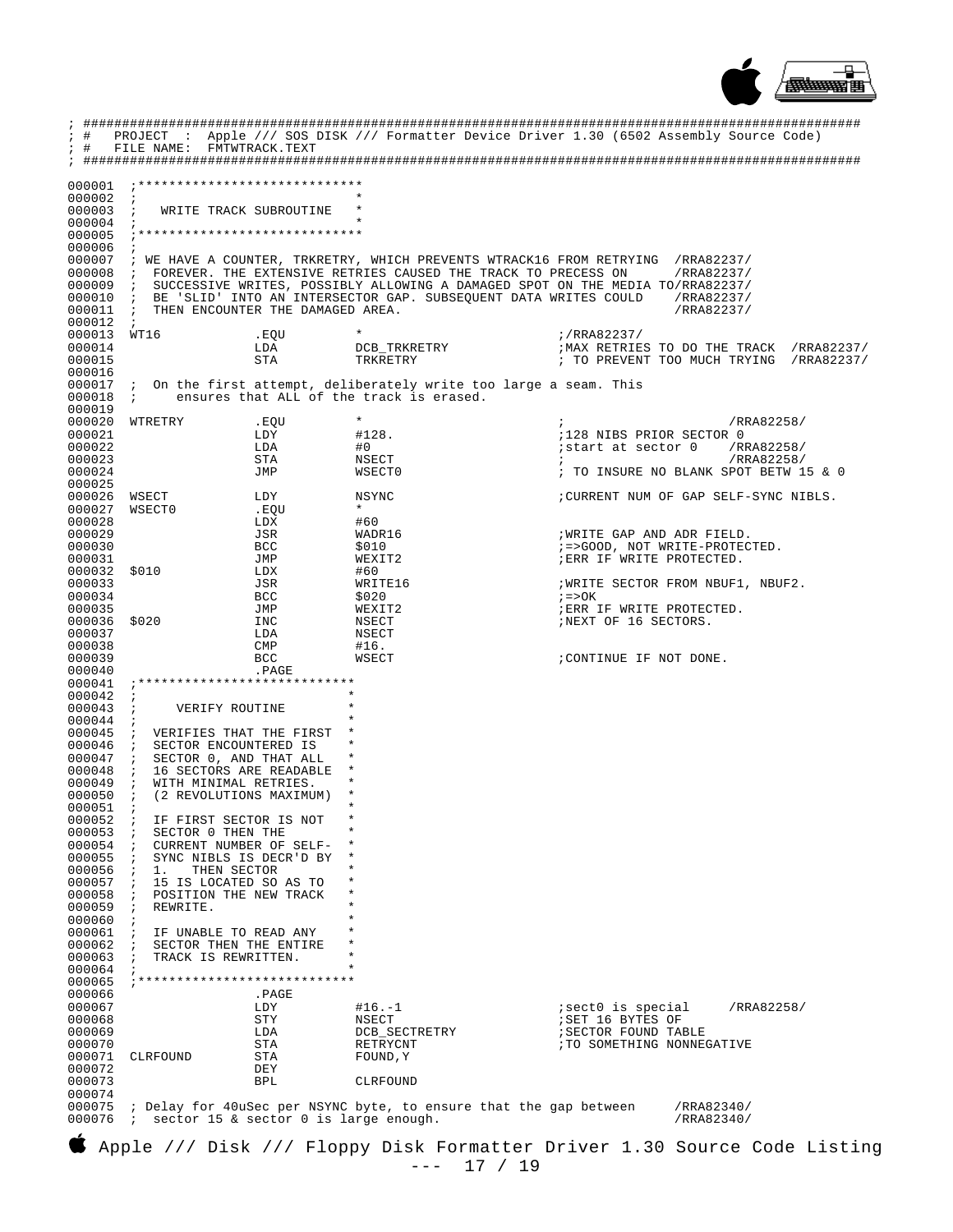

| 000077           |                                      |                   |                                                                          |                                                                      |                          |
|------------------|--------------------------------------|-------------------|--------------------------------------------------------------------------|----------------------------------------------------------------------|--------------------------|
| 000078           |                                      | LDA               | NSYNC                                                                    | iget current count                                                   | /RRA82340/               |
| 000079<br>000080 |                                      | SEC<br>SBC        | #5                                                                       | itwo already past and /RRA82340/<br>; five for sync'ing              | /RRA82340/               |
| 000081           |                                      | TAY               |                                                                          | $\cdot$                                                              | /RRA82340/               |
| 000082           | SODELAY                              | .EQU              | $\star$                                                                  | $\ddot{i}$                                                           | /RRA82340/               |
| 000083           |                                      | JSR               | WEXIT2                                                                   | ; (12)                                                               | /RRA82340/               |
| 000084           |                                      | JSR               | WEXIT2                                                                   | ; (12)                                                               | /RRA82340/               |
| 000085<br>000086 |                                      | PHA<br>PLA        |                                                                          | ; (3)<br>; (4)                                                       | /RRA82340/<br>/RRA82340/ |
| 000087           |                                      | NOP               |                                                                          | ; (2)                                                                | /RRA82340/               |
| 000088           |                                      | NOP               |                                                                          | ; (2)                                                                | /RRA82340/               |
| 000089           |                                      | DEY               |                                                                          | ; (2)                                                                | /RRA82340/               |
| 000090<br>000091 |                                      | BNE               | SODELAY                                                                  | ; (3)                                                                | /RRA82340/               |
| 000092           | ; See if we have a sector-zero here: |                   |                                                                          |                                                                      |                          |
| 000093           |                                      |                   |                                                                          |                                                                      |                          |
| 000094           |                                      | LDX               | #60                                                                      |                                                                      |                          |
| 000095<br>000096 |                                      | JSR<br><b>BCS</b> | RDADR16<br>REWRITE                                                       | ; READ NEXT ADDRESS FIELD.<br>; ERR, LOCATE SECT 15 AND REWRITE TRK. |                          |
| 000097           |                                      | LDA               | SECT                                                                     | ; WAS IT SECTOR 0?                                                   |                          |
| 000098           |                                      | <b>BEQ</b>        | VDATA                                                                    | ; YES, NOW VERIFY DATA FIELD.                                        |                          |
| 000099           |                                      |                   |                                                                          |                                                                      |                          |
| 000100<br>000101 |                                      |                   | ; NO SECTOR 0? THEN SYNC GAPS ARE TOO LARGE. SHRINK 'EM.                 |                                                                      |                          |
| 000102           |                                      | DEC               | NSYNC                                                                    |                                                                      |                          |
| 000103           |                                      | LDA               | NSYNC                                                                    |                                                                      |                          |
| 000104           |                                      | CMP               | DCB_MINSYNC                                                              | ; IF TOO SMALL, UNRECOVERABLE /RRA82237/                             |                          |
| 000105           |                                      | BCS               | REWRITE                                                                  | ; OK, REWRITE AFTER DATA FLD 15.<br>; DRIVE EXTREMELY FAST           |                          |
| 000106<br>000107 |                                      | SEC<br>RTS        |                                                                          | ; (CALLER WILL CHECK NSYNC)                                          | /RRA82237/<br>/RRA82237/ |
| 000108           |                                      |                   |                                                                          |                                                                      |                          |
| 000109           |                                      |                   | ; Make sure we can read the track we just wrote                          |                                                                      |                          |
| 000110<br>000111 | VSECT                                | LDX               | #60                                                                      |                                                                      |                          |
| 000112           |                                      | JSR               | RDADR16                                                                  | ; READ AN ADDRESS FIELD.                                             |                          |
| 000113           |                                      | <b>BCS</b>        | VERR1                                                                    | ; RETRY IF ERR.                                                      |                          |
| 000114           |                                      |                   |                                                                          |                                                                      |                          |
| 000115<br>000116 | VDATA                                | LDX<br>JSR        | #60<br>READ16                                                            | ; READ DATA FIELD.                                                   |                          |
| 000117           |                                      | BCS               | VERR1                                                                    | $i =$ >it's bad                                                      | /RRA82258/               |
| 000118           |                                      |                   |                                                                          |                                                                      |                          |
| 000119           |                                      | LDY               | SECT                                                                     | THIS IS SECTOR READ.                                                 |                          |
| 000120<br>000121 |                                      | LDA<br>BMI        | FOUND, Y<br>VERR1                                                        | ; ALREADY FOUND?<br>;YES, IGNORE IT.                                 |                          |
| 000122           |                                      |                   |                                                                          |                                                                      |                          |
| 000123           |                                      | LDA               | #0FF                                                                     |                                                                      |                          |
| 000124           |                                      | STA               | FOUND, Y                                                                 | ; INDICATE THIS SECT NOW FOUND.                                      |                          |
| 000125<br>000126 |                                      | DEC<br><b>BPL</b> | NSECT<br>VSECT                                                           | FOUND 16 SECTORS?<br>; NO, LOOK FOR NEXT.                            |                          |
| 000127           | $\ddot{i}$                           |                   | REMOVED 'BLIND DECREMENT' OF NSYNC ON TRACKS 134                         | /RRA82237/                                                           |                          |
| 000128           | WEXIT1                               | CLC               |                                                                          | ; INDICATE NO ERROR.                                                 |                          |
| 000129           |                                      | <b>RTS</b>        |                                                                          | ; RETURN.                                                            |                          |
| 000130<br>000131 | VERR1                                | DEC               | RETRYCNT                                                                 | INEXT OF 48 SECTOR TRIES.                                            |                          |
| 000132           |                                      | BNE               | VSECT                                                                    | ; (KEEP TRYING)                                                      |                          |
| 000133           |                                      |                   |                                                                          |                                                                      |                          |
| 000134<br>000135 |                                      |                   | ; We can't get a good verify maybe we should rewrite the track.          |                                                                      |                          |
| 000136           |                                      | DEC               | TRKRETRY                                                                 | /MORE RETRIES?                                                       | /RRA82237/               |
| 000137           |                                      | BNE               | REWRITE                                                                  | ;->YES, TRY AGAIN                                                    | /RRA82237/               |
| 000138           |                                      | SEC               |                                                                          | ; UNABLE TO WRITE & VERIFY                                           | /RRA82237/<br>/RRA82237/ |
| 000139<br>000140 |                                      | RTS               |                                                                          | $\ddot{i}$                                                           |                          |
| 000141           |                                      |                   | ; Read Sector 15 data to position for track retry                        |                                                                      |                          |
| 000142           |                                      |                   |                                                                          |                                                                      |                          |
| 000143<br>000144 | REWRITE                              | .EQU<br>LDA       | DCB_SECTRETRY                                                            | $\ddot{i}$<br><b><i>IMAX RETRIES</i></b>                             | /RRA82258/<br>/RRA82258/ |
| 000145           |                                      | ASL               | Α                                                                        | ; *2 for good find                                                   | /RRA82258/               |
| 000146           |                                      | STA               | RETRYCNT                                                                 | $\ddot{i}$                                                           | /RRA82258/               |
| 000147           |                                      |                   |                                                                          |                                                                      |                          |
| 000148<br>000149 | S15LOC                               | LDX<br>JSR        | #60<br>RDADR16                                                           | ; READ ADDRESS FIELD.                                                |                          |
| 000150           |                                      | <b>BCS</b>        | NOTS15                                                                   | ; ERR, TRY UP TO 128 TIMES.                                          |                          |
| 000151           |                                      | LDA               | SECT                                                                     | ; SECTOR THAT WAS READ.                                              |                          |
| 000152           |                                      | CMP               | #15.                                                                     | ; SECTOR 15?                                                         |                          |
| 000153<br>000154 | NOTS15                               | BEQ<br>DEC        | PASS15<br>RETRYCNT                                                       | ; YES, GO FOR IT.                                                    | /RRA82258/               |
| 000155           |                                      | BNE               | S15LOC                                                                   | TRY FOR SECT 15 AGAIN.                                               |                          |
| 000156           |                                      | SEC               |                                                                          | ; SET CARRY TO INDICATE VERIFY ERR.                                  |                          |
| 000157           | WEXIT2                               | RTS               |                                                                          | ; AND RETURN TO FORMATTER.                                           |                          |
|                  |                                      |                   | Apple /// Disk /// Floppy Disk Formatter Driver 1.30 Source Code Listing |                                                                      |                          |